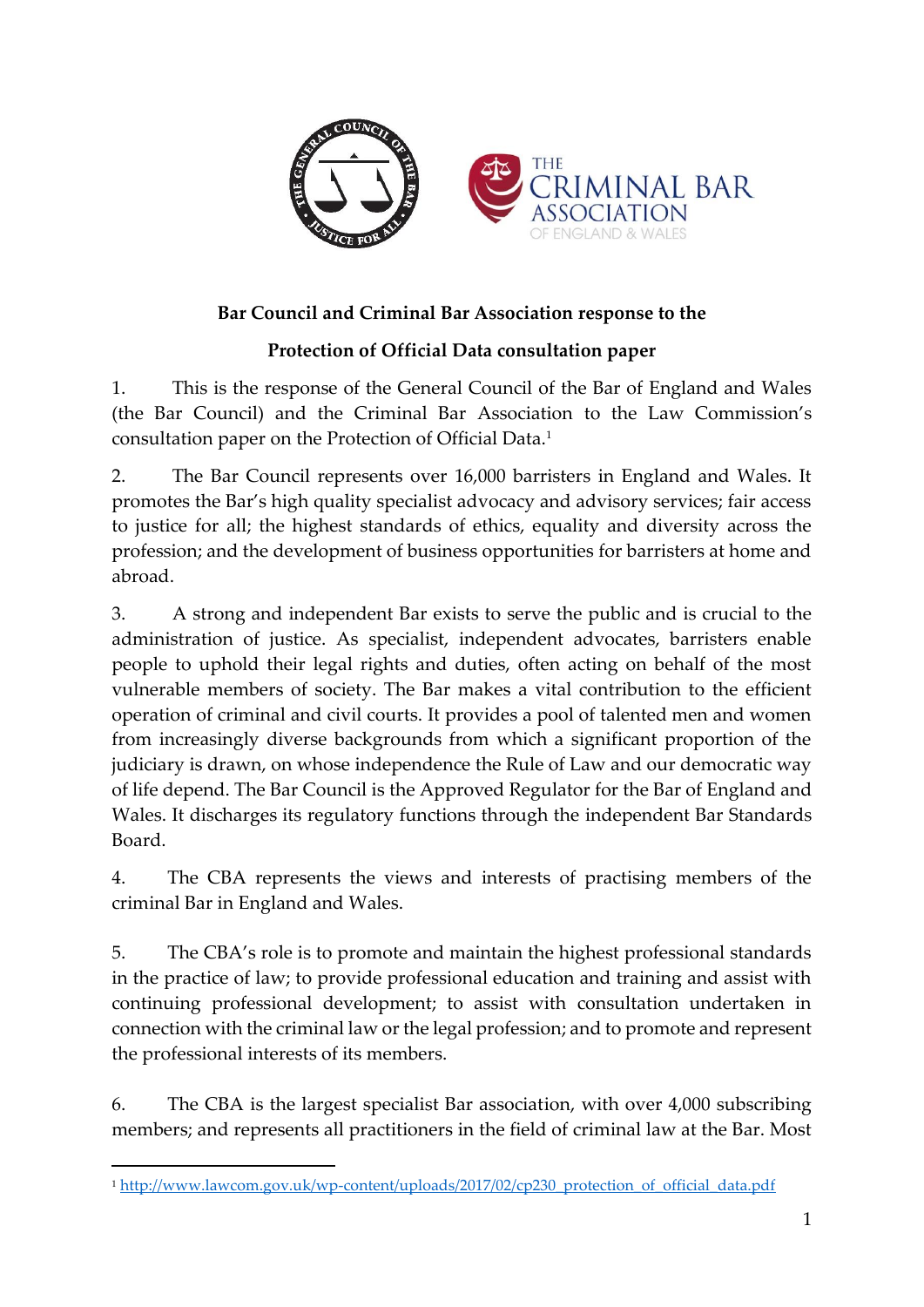practitioners are in self-employed, private practice, working from sets of Chambers based in major towns and cities throughout the country. The international reputation enjoyed by our Criminal Justice System owes a great deal to the professionalism, commitment and ethical standards of our practitioners. The technical knowledge, skill and quality of advocacy all guarantee the delivery of justice in our courts, ensuring that all persons receive a fair trial and that the adversarial system, which is at the heart of criminal justice in this jurisdiction, is maintained.

### **Overview- Chapters 2 and 3 - Official Secrets Acts 1911, 1920, 1939 and 1989**

7. Before responding to the provisional conclusions and consultation questions set out in chapters 2 and 3, we will set out our overall response to the conclusions at 2.151 and 3.161.

8. The principal submission of the Bar Council is that the remodelled offences contrary to the OSA 1911 and 1989 should respectively retain the element of proof of actual prejudice, or risk of prejudice, to the interests of the state (or national security) and actual damage, or risk of damage, to security/intelligence/defence/international relations.

9. In our view the proposal to shift the focus of the offences away from the result (or potential result) of the unauthorised disclosure (3.161) will lead to significant adverse consequences. While there are inchoate offences with similar construction in the Fraud Act 2006 and other statutes, they are not parallels. They deal with defendants who are - by definition - engaged in dishonesty, or some other form of fundamentally criminal behaviour, and therefore remain rooted in the misconduct, which the criminal law is seeking to address. In the context of official secrets it is only the actual prejudice/damage, or risk thereof, to the state which justifies the intervention of the criminal law, as otherwise D's activities may be perceived as innocuous or even laudable.

10. A disconnect between the gravamen and the definition of the offence means that the context and seriousness of the offences may be lost, both before tribunals of fact and before the general public. Offences may appear trivial when they are not, or indeed may be trivial but appear more serious than they are. This in turn leads to another difficulty: if the tribunal of fact is not required to find that there has been any risk of prejudice or damage, the sentencing exercise becomes a second fact-finding mission, because in most cases fixing the appropriate sentence for these offences will require a determination of whether there was any risk of prejudice or damage.

11. As a matter of principle, if the Crown cannot call evidence of actual prejudice or damage, it is questionable whether the public interest requires that there should be a prosecution for these offences. In practice, if the Crown is required to prove that the defendant had reasonable grounds to believe that there may be an adverse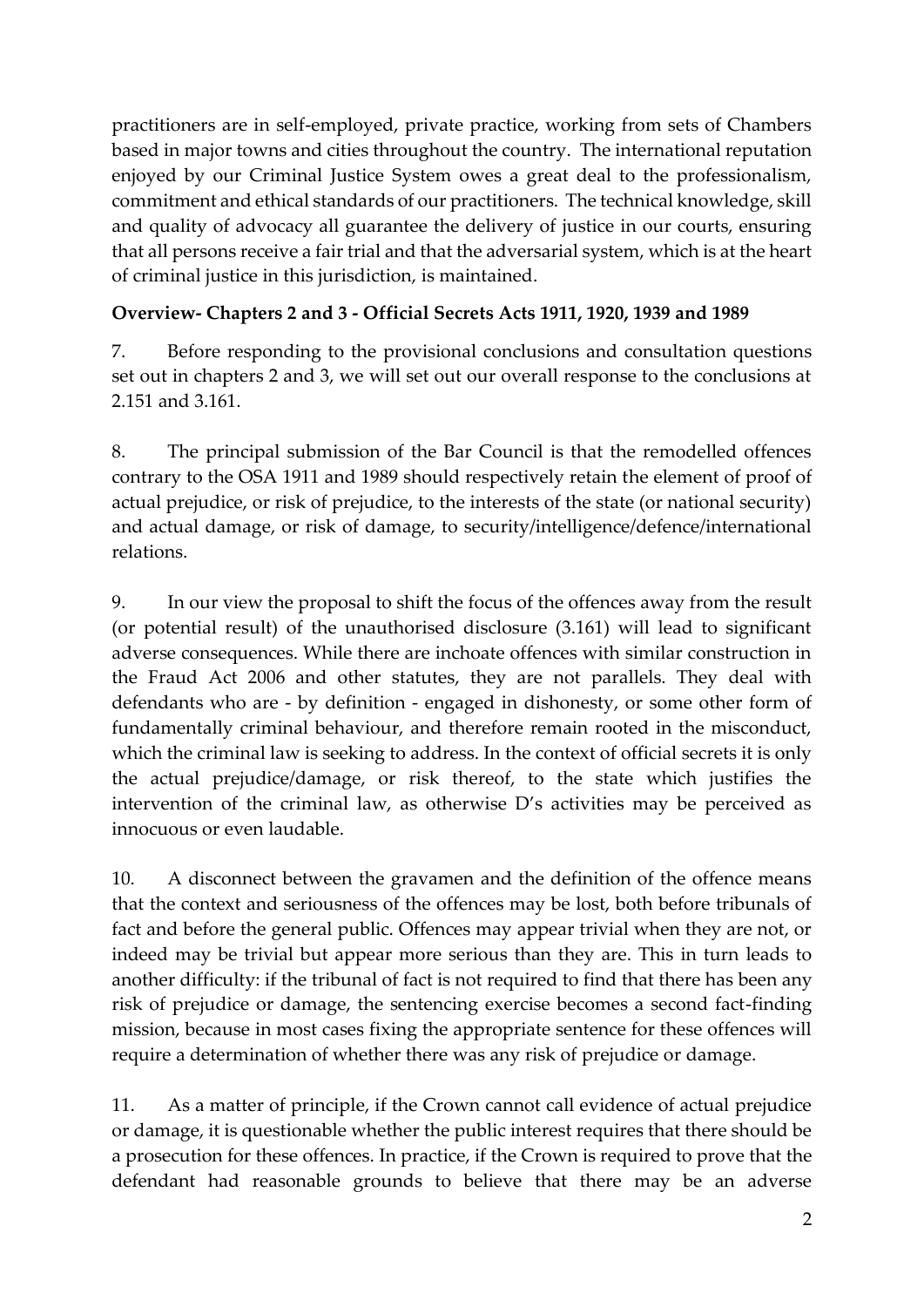consequence, or knew that a disclosure was capable of causing an adverse consequence, it will call evidence of that adverse consequence before the tribunal of fact, if it exists. That is the most effective and commonly deployed means of proving a defendant's mental culpability in respect of the result element of a crime. We assume that the reason for proposing an offence without the need to prove prejudice in the remodelled OSA 1911 is akin to that put forward to justify removing the element of "damage" in the remodelled OSA 1989, although that has not been explicitly argued in the consultation.

12. If an adverse consequence has been prevented, but the defendant had taken more than merely preparatory steps towards it, it will always be possible to prosecute for an attempt. But if there is simply no way to prove that there has been or would have been an adverse consequence, or a risk of such, we take the view that there should not be grounds to prosecute.

13. Whereas if the state had to prove objective prejudice, or risk of prejudice to national security, a prosecution would always be justifiable (subject to consideration of the public interest test in the Code for Crown Prosecutors in individual cases). Likewise in the context of chapter 3, the element of "damage" would always ground and justify a prosecution.

#### **Chapter 2: The Official Secrets Acts 1911, 1920 And 1939**

**Provisional conclusion 1 - We provisionally conclude that the inclusion of the term "enemy" has the potential to inhibit the ability to prosecute those who commit espionage. Do consultees agree?**

#### 14. Yes

**Provisional conclusion 2 - Any redrafted offence ought to have the following features:**

- **(1) Like the overwhelming majority of criminal offences, there should continue to be no restriction on who can commit the offence;**
- **(2) The offence should be capable of being committed by someone who not only communicates information, but also by someone who obtains or gathers it. It should also continue to apply to those who approach, inspect, pass over or enter any prohibited place within the meaning of the Act.**
- **(3) The offence should use the generic term "information" instead of the more specific terms currently relied upon in the Act.**

#### **Do consultees agree?**

15. Yes.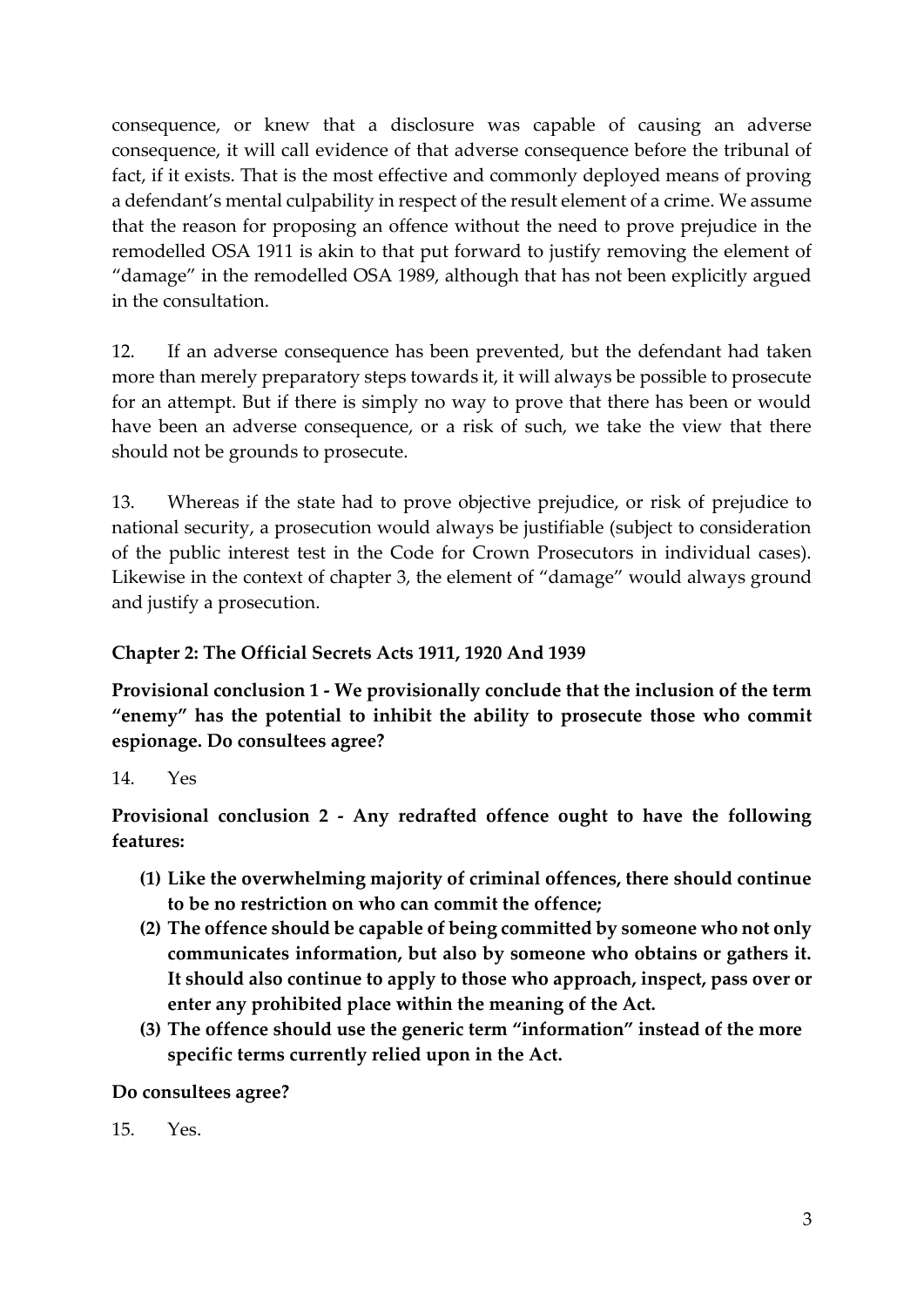## **Consultation question 1 - Should the term "safety or interests of the state", first used in the 1911 Act, remain in any new statute or be replaced with the term "national security"?**

16. The current wording should be replaced with 'national security'. It is a concept more readily capable of definition and it also serves to narrow the scope of the offence.

## **Consultation question 2 - Do consultees have a view on whether an individual should only commit an offence if he or she knew or had reasonable grounds to believe that his or her conduct might prejudice the safety or interests of the state / national security?**

17. The remodelled offence removes an important element from the existing offence, namely proof of objective prejudice to the interests of the state (or national security). This approach mirrors the absence of 'damage' in the remodelled OSA 1989 offences. Presumably there have been similar concerns expressed about the difficulty in proving prejudice, although the reasoning is not explained (see Provisional Conclusion 9).

18. The gravamen of the offence is the prejudicial effect on national security rather than D's act which may otherwise be innocuous. If the fault element includes D "having reasonable grounds to believe that his conduct might" have a prejudicial effect, it is almost inevitable that in practice the Prosecutor will seek to prove the risk of prejudice from which the inference of belief can be drawn – in which case the objection to proof of any objective risk of, or actual, prejudice has less force. It may be that the prosecution would be able to prove that a certain type of conduct has the capacity to cause prejudice by reference to established categories of harm which can be adduced in evidence in an open format. Such categories of harm are commonly referred to, for example, in inter partes public interest immunity applications and open summaries of reasons for withholding disclosure of material in Closed Material Procedures (for example those conducted before Special Immigration Appeals Commission). The requirement to adduce some evidence that the conduct engaged in had the potential to lead to one of a number of identified types of harm/damage/prejudice would also be likely to increase public confidence in the use of the offence by illustrating its necessity and/or utility. It would also be more likely to lead to tribunals of fact treating allegations with due seriousness if some evidence of context was required to be adduced. Finally, it would be preferable for a jury rather than a judge to determine whether as a matter of fact there was a prejudicial effect – such will often be the most important feature in the sentencing exercise.

19. It is submitted that at the least the prosecutor should be required to prove an objective "risk of prejudice" unless there are compelling reasons to the contrary. It may be that this evidentially presents a low threshold.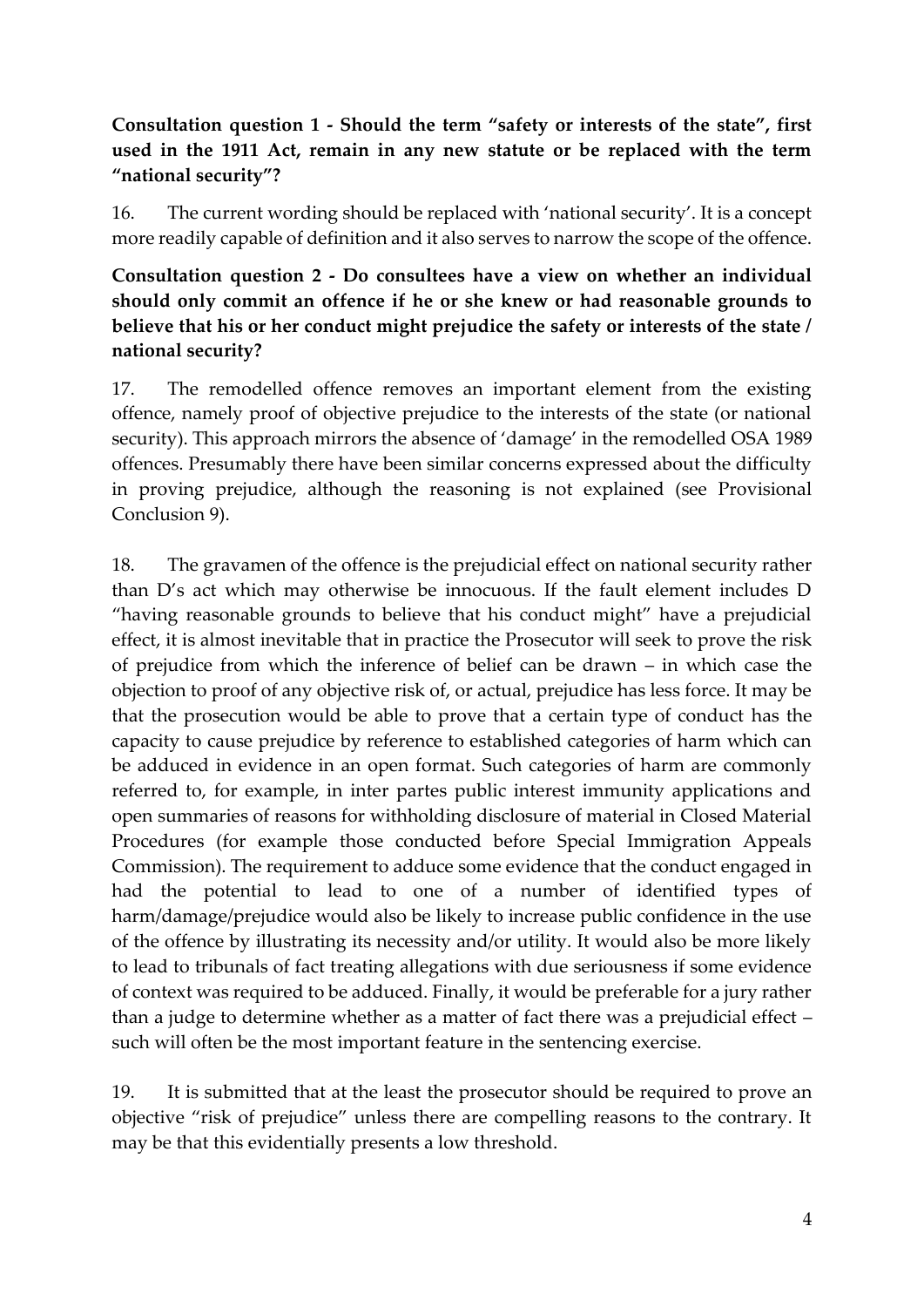20. Alternatively, on the basis that the offence does not contain an element of objective prejudice:

21. The first fault element is "knowledge" of potential prejudice. If the remodelled offence does not include an element of objective prejudice, then it must be envisaged that a jury could be invited to convict on the basis that D knew that his conduct might have a prejudicial effect when in fact it did not. Knowledge of a non-existent fact is a difficult concept to grasp. Indeed the House of Lords decisions in R v Saik 2007 AC 18 and R v Montilla 2004 WLR 3141 – cases which concerned money laundering offences under the Criminal Justice Act 1988 and Drug Trafficking Act 1994 (see Smith & Hogan 14ed at para 5.2.5) – confirm that knowledge in a criminal statute equates to true belief, that is belief in something which objectively exists. This contrasts with the second fault element – "reasonable grounds to believe": that is, belief which can fall short of true belief. D can believe a circumstance, including where there are objectively reasonable grounds to support that belief, but where that circumstance does not exist. It is not clear whether this second fault element is wholly objective (see R v Keogh [2007] EWCA Crim 528) or has a subjective element (see R v Saik at p.42-43 in respect of reasonable grounds to suspect) – i.e. there were reasonable grounds to believe and the defendant did believe.

22. The analogous offence cited in the consultation paper at para 2.135, namely criminal damage, requires the defendant to "intend" to endanger life, notwithstanding that no-one's life was in fact at risk. The reasoning of the Court of Appeal decision in R v Parker [1993] CLR 856 may lead to a different conclusion, if applied to "knowledge" of potential prejudice. It is submitted that "intending that his conduct might prejudice" is to be preferred, together with an alternative fault element of recklessness as to the result, in accordance with R v G [2014] 1 AC 1034. In the hierarchy of mens rea, there would appear to be little difference between intention and knowledge and so the fault element of the offence will not be diluted.

23. This formulation of the mens rea is consistent with the mental element of an inchoate commission of the offence, viz. conspiracy (but perhaps not attempt – see Smith & Hogan 14ed at paras 13.2.1.3 and 13.3.3.7), which, again in accordance with Saik, would require an intention as to the result which as a matter of definition will not have existed at the point of the agreement.

24. In respect of the elements of the remodelled offence at paragraph 2.151, it is suggested that (4) does not materially add to (2). The deletion of element (4) does not dilute the seriousness of the offence or make the offence easier to commit or for the prosecutor to prove. In (2) 'knowledge' and 'reasonable grounds to believe' can be replaced by 'intention' and 'recklessness'.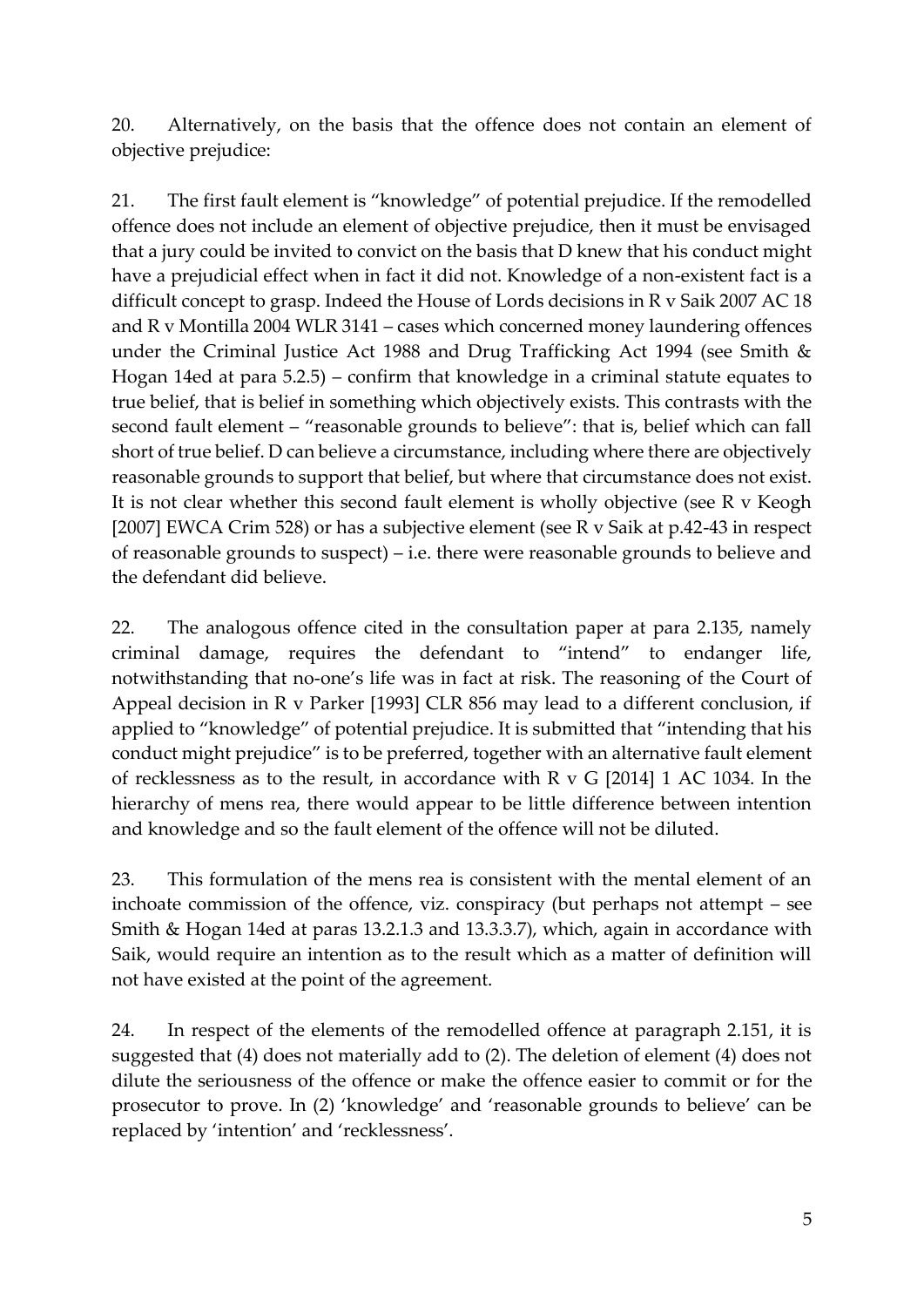## **Consultation question 3 - Is the list of foreign entities contained in the Espionage Statutes Modernization Bill a helpful starting point in the domestic context? Do consultees have views on how it could be amended?**

25. Yes. The list of entities and organisations is a helpful starting point. It would not be unreasonable under (4) for the prosecution to be able to prove this element by reference to a non-exhaustive list of terrorist organisations designated by the state, in addition to defining "foreign power" so as to include, for example, nation states. Presumably there will be no requirement for the prosecution to prove which foreign power/organisation would benefit by the commission of the offence. It is agreed that in the domestic context the definition should refer to UK residents.

## **Provisional conclusion 3 - We have provisionally concluded that an offence should only be committed if the defendant knew or had reasonable grounds to believe his or her conduct was capable of benefiting a foreign power. Do consultees agree?**

26. Yes. It is not clear though how it is that the prosecution will prove this element of the offence. Is it intended, for example, that it will be sufficient for the prosecutor to lead evidence of the types of behaviour which it might reasonably be considered capable of benefitting foreign power? See also the response to consultation question 2 in respect of knowledge and true belief in the event that it is accepted by the prosecutor that there was no actual or potential benefit to a foreign power.

## **Provisional conclusion 4 - The list of prohibited places no longer accurately reflects the types of site that are in need of protection. Do consultees agree?**

27. Yes.

**Consultation question 4 - We consider that a modified version of the approach taken in the Serious Organised Crime and Police Act 2005 is a suitable alternative to the current regime. The Secretary of State would be able to designate a site as a "protected site" if it were in the interests of national security to do so. Do consultees agree?**

28. Yes.

**Provisional conclusion 5 - There are provisions contained in the Official Secrets Acts 1911-1939 that are archaic and in need of reform. Do consultees agree?**

29. Yes

**Provisional conclusion 6 - We consider that the references in the Official Secrets Acts 1911 and 1920 to sketches, plans, models, notes and secret official pass words and code words are anachronistic and in need of replacement with a sufficiently general term. Do consultees agree?**

30. Yes.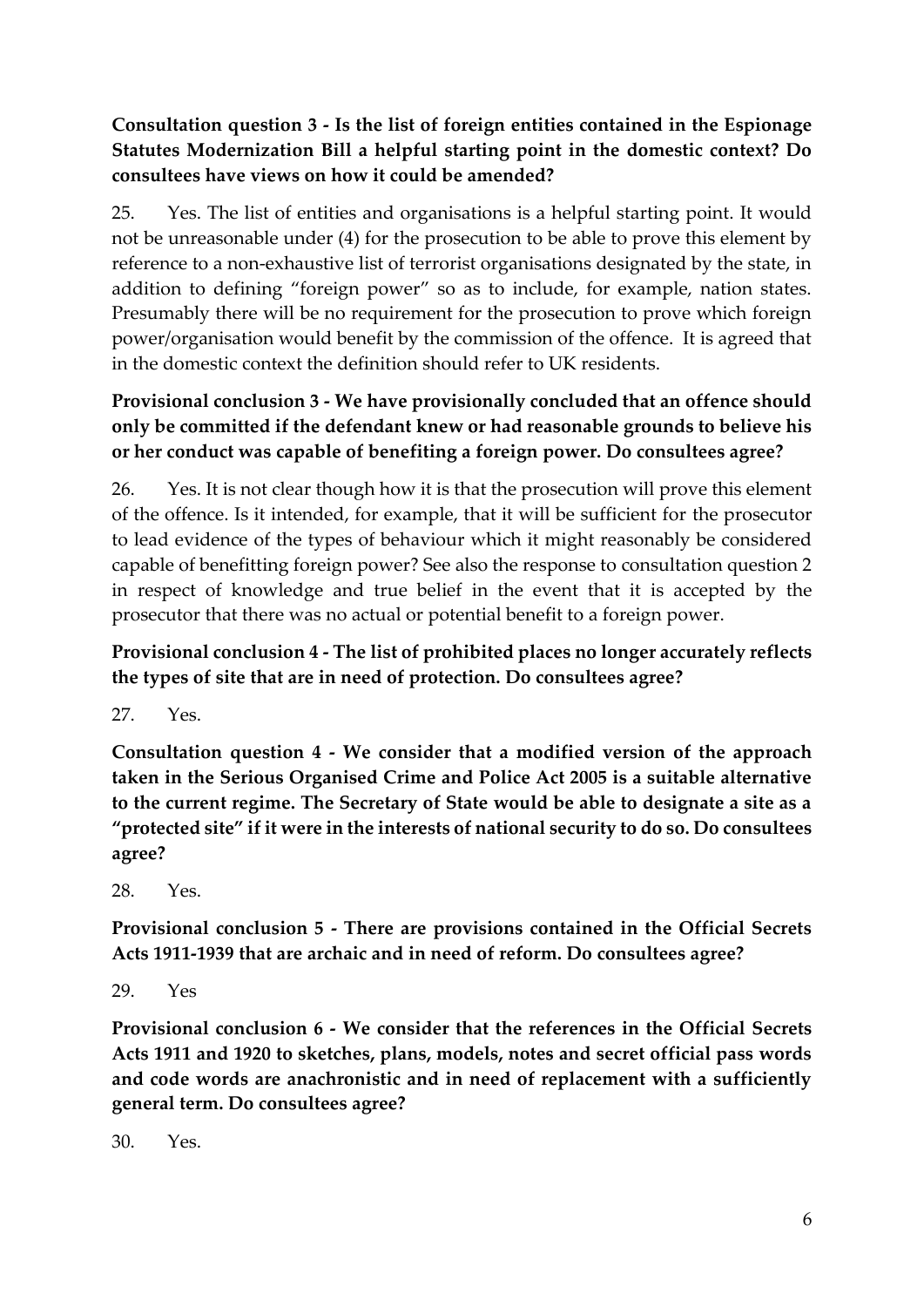**Provisional conclusion 7 - The territorial ambit of the offences ought to be expanded so that the offences can be committed irrespective of whether the individual who is engaging in the prohibited conduct is a British Officer or subject, so long as there is a "sufficient link" with the United Kingdom. Do consultees agree?**

31. Yes, in principle. What are the proposed "links"? In CMA 1990, if D is not a UK national, the link relates to where the computer is located.

See, for example, Section 12(4) Bribery Act 2010 -

"(4) For the purposes of subsection  $(2)(c)$  a person has a close connection with the United Kingdom if, and only if, the person was one of the following at the time the acts or omissions concerned were done or made –

- (a) a British citizen,
- (b) a British overseas territories citizen,
- (c) a British National (Overseas),
- (d) a British Overseas citizen,
- (e) a person who under the British Nationality Act 1981 was a British subject,
- (f) a British protected person with the meaning of that Act,
- (g) an individual ordinarily resident in the United kingdom,
- (h) a body incorporated under the law of any part of the United kingdom,
- (i) a Scottish partnership."

**Consultation question 5 - Bearing in mind the difficulties inherent in proving the commission of espionage, do consultees have a view on whether the provisions contained in the Official Secrets Acts 1911 and 1920 intended to ease the prosecution's burden of proof are so difficult to reconcile with principle that they ought to be removed or do consultees take the view that they remain necessary?**

32. If objective prejudice is not to be retained in the remodelled offence, the principal difficulty identified in proving espionage will be removed. In those circumstances the balance of the offence will not require the cited provisions.

33. In any event the presumption (A) of communication by virtue of visiting the address of, or having contact details for, a foreign agent (section 2(2) of the 1920 Act) is less objectionable than the presumption (B) of (i) obtaining information, (ii) prejudicial purpose and (iii) intention that it may be useful to an enemy, all resulting simply from the fact of communication (section 2(1) of the 1920 Act). (A) and (B) are in different terms: (A) "shall be evidence that" and (B) "shall, unless [the defendant] proves the contrary, be deemed". (B) is a reverse burden; (A) is arguably not, as recognised in the cited case of Kent and is no more than an iteration of a rule of evidence regarding inferences.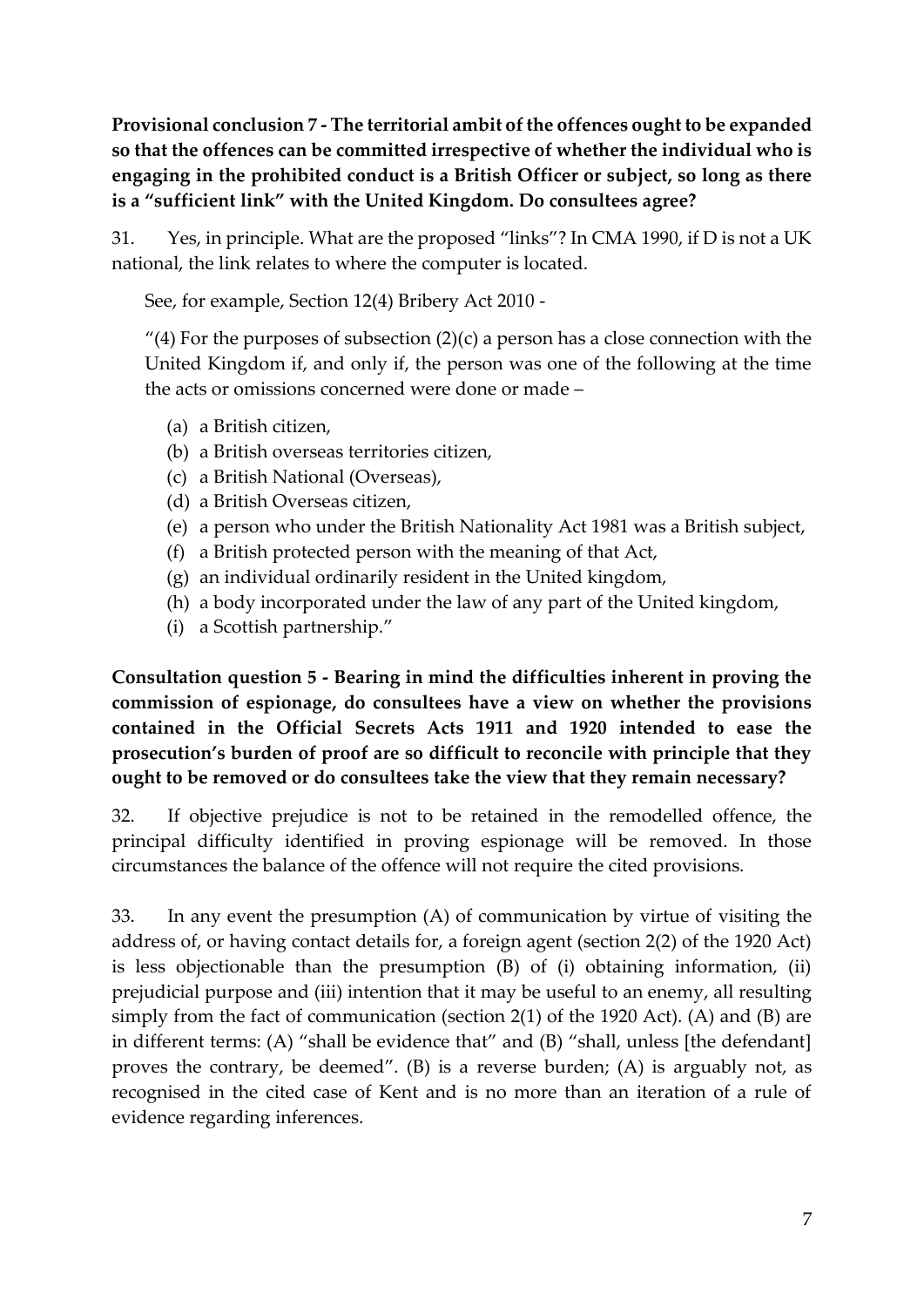34. The presumption in section 1(2) of the 1911 Act that the defendant can be proved to have had a prejudicial purpose from the mere fact of his "known character" is an archaic proposition, at odds with the bad character provisions of the CJA 2003 and should be removed regardless of its categorisation as a legal or evidential burden and the application of section 3 HRA 1998.

35. It is submitted that these presumptions are no longer necessary.

**Provisional conclusion 8 - We provisionally conclude that the Official Secrets Acts 1911-1939 ought to be repealed and replaced with a single Espionage Act. Do consultees agree?**

36. Yes.

**Chapter 3: The Official Secrets Act 1989**

**Provisional conclusion 9 - We provisionally conclude that, as a matter of principle, it is undesirable for those who have disclosed information contrary to the Official Secrets Act 1989 to be able to avoid criminal liability due to the fact that proving the damage caused by the disclosure would risk causing further damage. Do consultees agree?**

37. Yes in principle, assuming that the evidence supports the reasoning behind provisional conclusion 9, which is based solely on "preliminary consultations"; the Law Commission is presumably privy to empirical evidence rather than simple assertion. How many prosecutions, which otherwise would have been brought, have been abandoned for this reason as opposed to the inherent sensitivity of the information?

38. We feel it is important to emphasise that agreement with this principle does not lead inescapably to the conclusion that it is necessary to relieve the prosecutor of any burden of proving that conduct engaged in was of a type capable of causing damage (see consultation question 2 above).

**Provisional conclusion 10 - We provisionally conclude that proof of the defendant's mental fault should be an explicit element of the offence contained in the Official Secrets Act 1989. Do consultees agree?**

39. Yes.

**Consultation question 6 - We welcome consultees' views on the suitability of shifting to non-result based offences to replace those offences in the Official Secrets Act 1989 that require proof or likelihood of damage.**

40. The terms of, for example, section 2(2) together with the procedural protections of section 8(4) appear on their face to be sufficient to enable a prosecution to be brought. For a meaningful response more detail is needed. If the prosecutor does not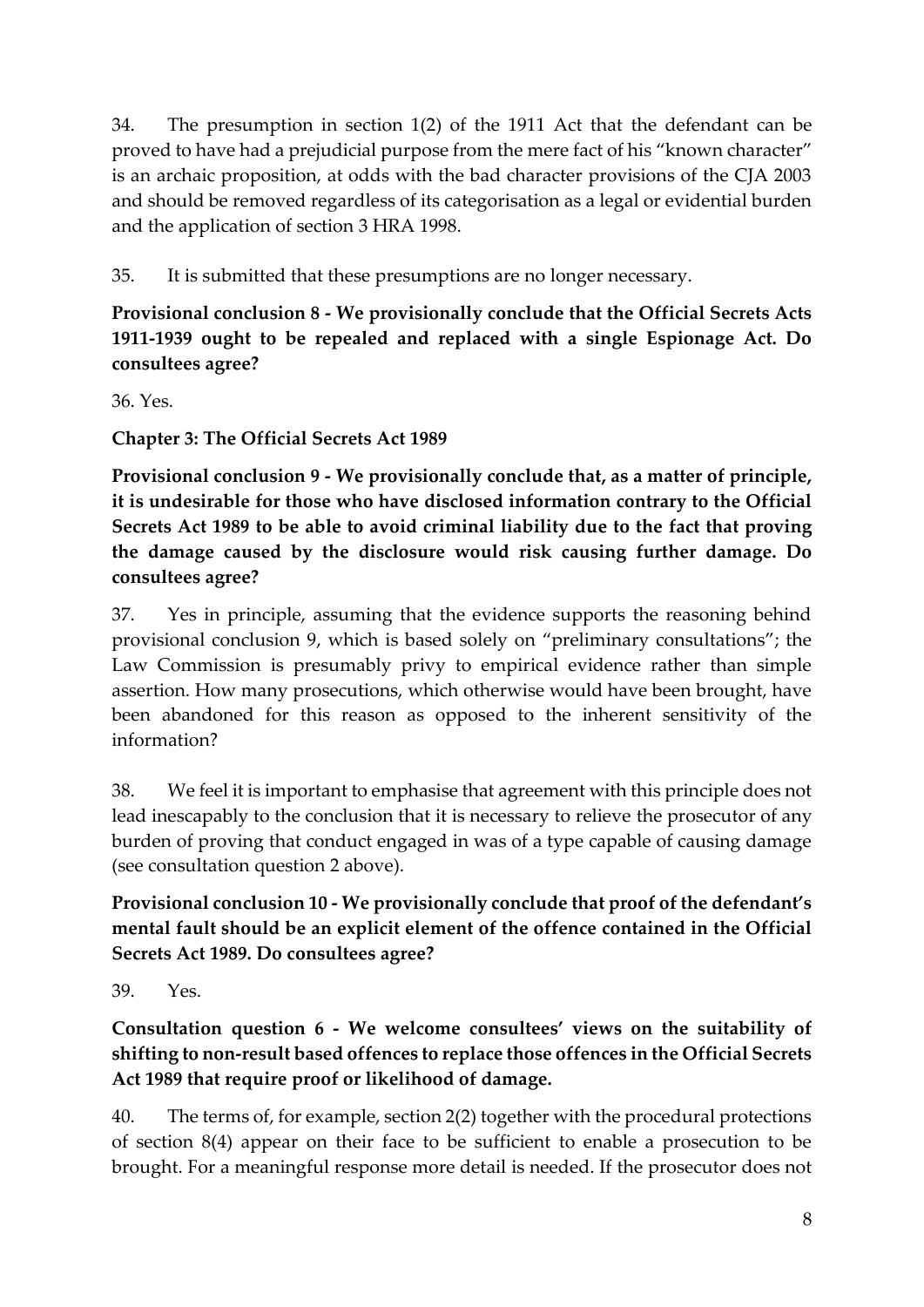have to prove even the risk of damage, given the breadth of the definition/scope of 'defence' and 'international relations' and 'confidential information', there is no sufficient statutory check on the potential for prosecution.

41. In Fraud Act offences the gravamen of the offence is the dishonest misrepresentation or abuse of position etc. Here the gravamen is the damage or potential for damage to the national interest. There mere fact of disclosure or whistle blowing should not be criminalised (it may of course be subject to civil remedy) unless it has a prejudicial consequence.

42. The proposals at 3.161 do not meet the perceived problem of proving damage in practice. In order to prove that the defendant knew or had reasonable grounds to believe that disclosure is capable of causing damage, the prosecutor will in the ordinary course have to prove the potential for damage. It is from that evidence that the inference of knowledge is often drawn. The practical difference between proving reasonable grounds to believe that disclosure could cause damage and proving that disclosure could cause damage may be less than envisaged. Both involve an objective assessment of potential damage.

43. See consultation question 2 – similar difficulties arise in respect of a jury considering the concept of knowledge of a result in circumstances where that result did not happen.

## **Provisional conclusion 11 - With respect to members of the security and intelligence agencies and notified persons, the offences should continue to be offences of strict liability. Do consultees agree?**

44. Yes. In practice it is difficult to conceive of circumstances in which there would be scope for such persons to avail themselves of the defence that they did not "know" (as to which see consultation question 2 above) or "have reasonable grounds to believe" in respect of the fault element of the offence.

## **Provisional conclusion 12 - The process for making individuals subject to the Official Secrets Act 1989 is in need of reform to improve efficiency. Do consultees agree?**

45. These appear to be matters of process. The Bar Council has no view on whether the identified problems could be resolved by an amendment of the law or changes in the administrative systems by which the law is put into effect.

## **Consultation question 7 - If consultees agree with provisional conclusion 12, do consultees have a view on whether these options would improve the efficiency of the process for making individuals subject to the Official Secrets Act 1989?**

46. The overriding principle should be clarity in the process both as a protection to the affected persons and to the sensitive information. We note that in respect of (2)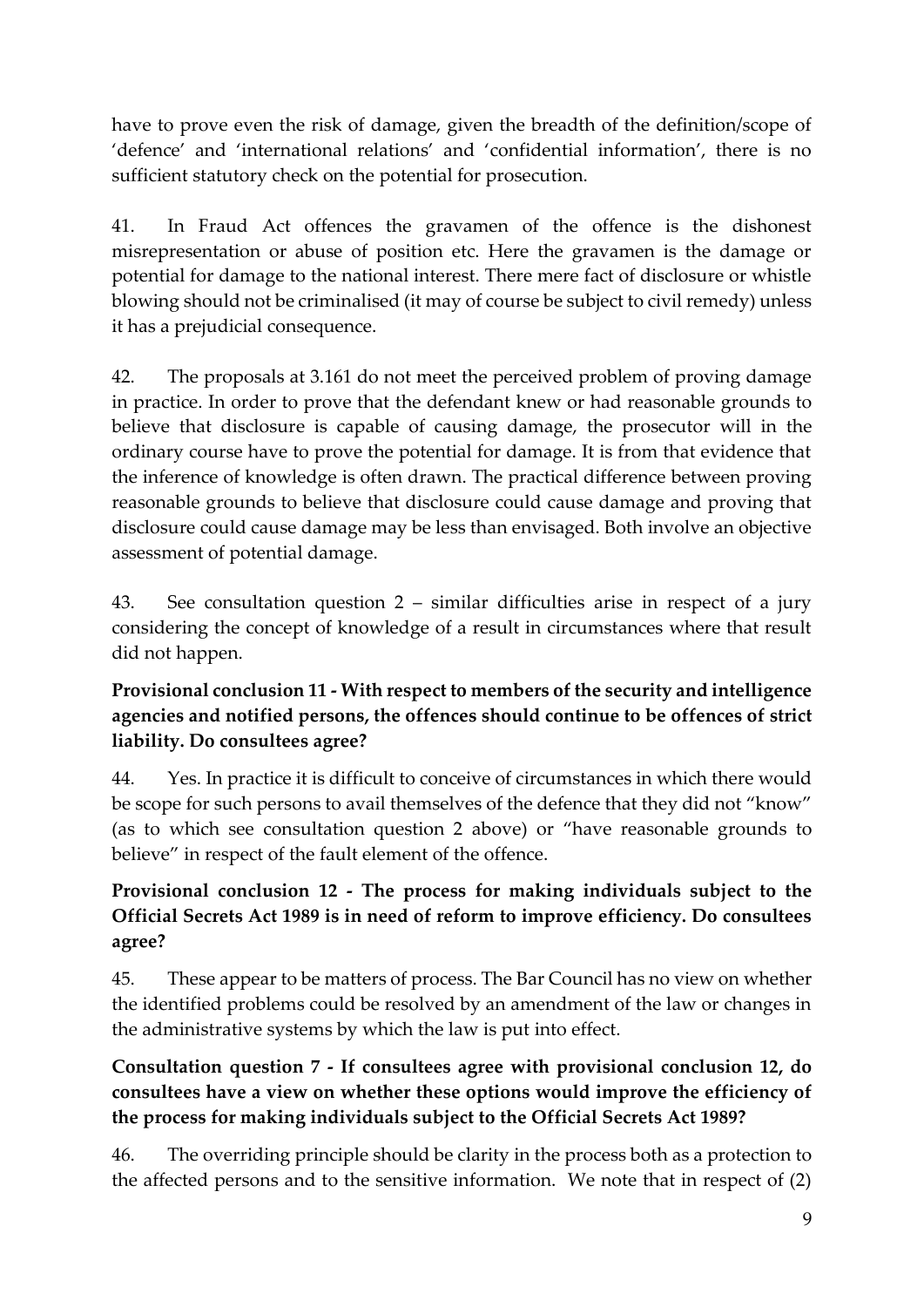there is flexibility in the concept of a 'notified person' and also clarity – if a person countersigns a notification there can be no doubt that he is subject to the relevant provisions.

**Provisional conclusion 13 - We provisionally conclude that the maximum sentences currently available for the offences contained in the Official Secrets Act 1989 are not capable of reflecting the potential harm and culpability that may arise in a serious case. Do consultees agree?**

47. The Bar Council does not wish to express a view on sentencing policy but would say that before any increase in sentence is proposed a clear rationale should be established based on evidence of such offences and of how and why any increase would be necessary to enhance the deterrent effect of the offences.

**Provisional conclusion 14 - A disclosure made to a professional legal advisor who is a barrister, solicitor or legal executive with a current practising certificate for the purposes of receiving legal advice in respect of an offence contrary to the Official Secrets Act 1989 should be an exempt disclosure subject to compliance with any vetting and security requirements as might be specified. Do consultees agree?**

48. Yes. A defendant must be able to give full instructions to his legal adviser. Whilst a special advocate can operate in discrete areas of evidence/disclosure in criminal proceedings, to deny a defendant proper access to his legal adviser may be in breach of ECHR Art 6(3)(c).

49. The Bar Council has concerns about the suggestion that fully qualified legal advisers with current practising certificates ought to be subject to vetting before being given full access to the material on which to advise their clients. The proviso as to vetting does not appear to be reflected in section 58 of the Investigatory Powers Act 2016. It is not clear whether it is proposed that there would be a panel of pre-vetted lawyers (to which exception may be taken) or a system whereby a suspect has a right to select a legal adviser of his choice, subject to post-selection vetting. The latter course has the potential to result in considerable delay.

**Provisional conclusion 15 - We provisionally conclude that a defence of prior publication should be available only if the defendant proves that the information in question was in fact already lawfully in the public domain and widely disseminated to the public. Do consultees agree?**

50. The defence appears to be more restrictive than necessary.

51. There is a principled objection to the suggestion that material which has been lawfully disclosed and made publically available (whether widely or not) should thereafter be the subject of a criminal charge on further publication.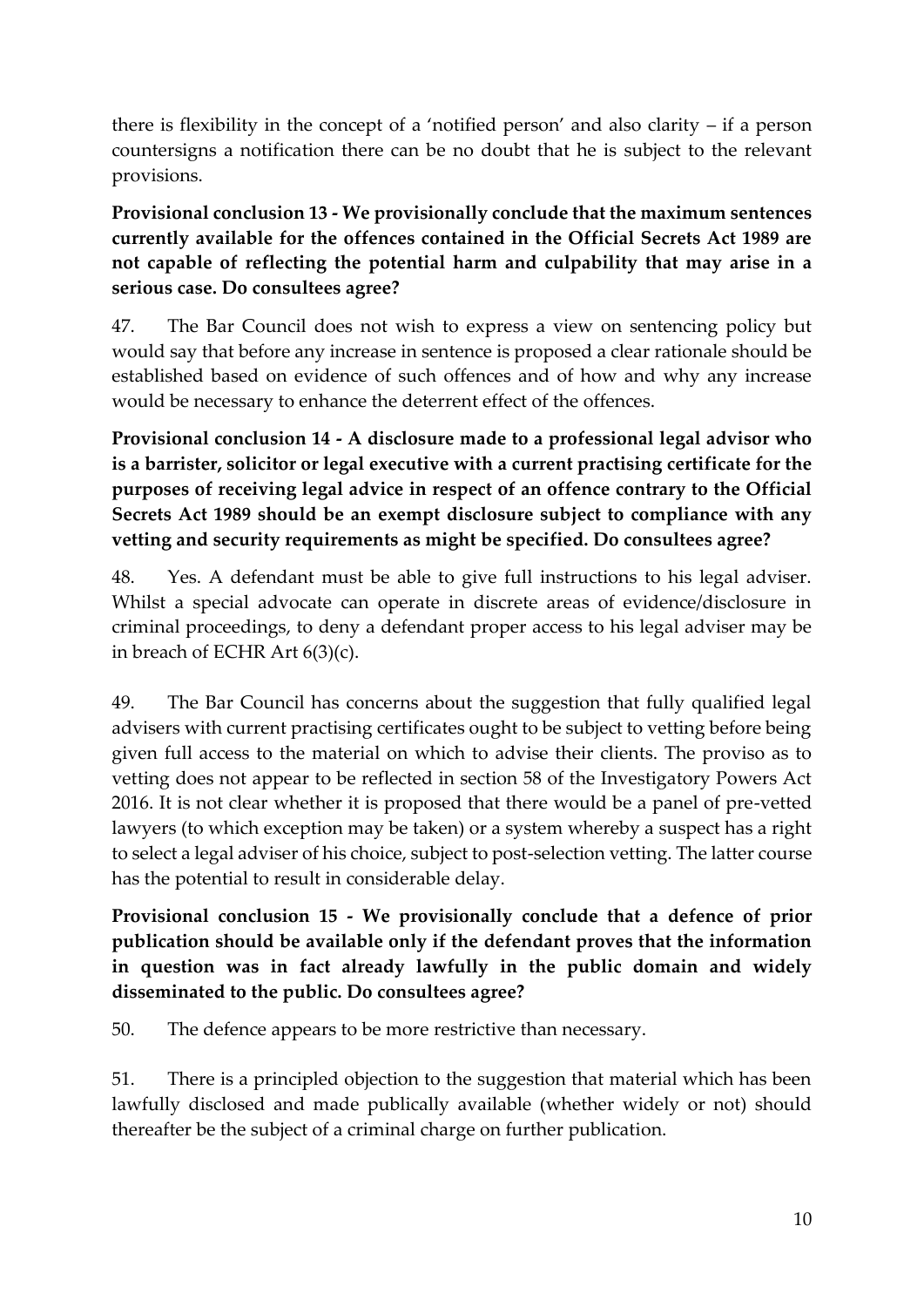52. Further, as a matter of practical application the meaning and proof of "widely disseminated" may be problematic.

53. Accordingly there should be no requirement to prove "wide dissemination" of material which can be proved to be "lawfully in the public domain". This is consistent with the proposed limitation of the various offences of unlawful disclosure of personal information in the Digital Economy Bill<sup>2</sup> (see for example Clause 60(2)(a) in respect of the combating of fraud against the public sector).

54. Arguably there should be a subjective element, such as belief on reasonable grounds, as an evidential burden on a defendant.

**Consultation question 8 - We would welcome consultees' views on whether the categories of information encompassed by the Official Secrets Act 1989 ought to be more narrowly drawn and, if so, how.**

55. In the absence of any evidence of the prevalence of the unlawful revelation of information under the existing categories, or under categories not currently subject to the 1989 Act, the Bar Council does not have a view.

## **Consultation question 9 - Should sensitive information relating to the economy in so far as it relates to national security be brought within the scope of the legislation or is such a formulation too narrow?**

56. The extent of the evidence that the disclosure of economic information could damage national security (whether or not such is an element of the offence) is not clear.

**Provisional conclusion 16 - The territorial ambit of the offences contained in the Official Secrets Act 1989 should be reformed to enhance the protection afforded to sensitive information by approaching the offence in similar terms to section 11(2) of the European Communities Act 1972 so that the offence would apply irrespective of whether the unauthorised disclosure takes place within the United Kingdom and irrespective of whether the Crown servant, government contractor or notified person who disclosed the information was a British citizen. Do consultees agree?**

57. There is force in the proposition in principle. As with the 1911 Act offences (Provisional Question 7), the extent of the required links will need to be considered, whether on a 'last act' or 'substantial measures' basis.

## **Provisional conclusion 17 - The Official Secrets Act 1989 ought to be repealed and replaced with new legislation. Do consultees agree?**

58. Yes.

 $\overline{a}$ 

# **Chapter 4 - Wider Unauthorised Disclosure Offences**

<sup>2</sup> HL Bill 122 (as amended on Report 29.03.17)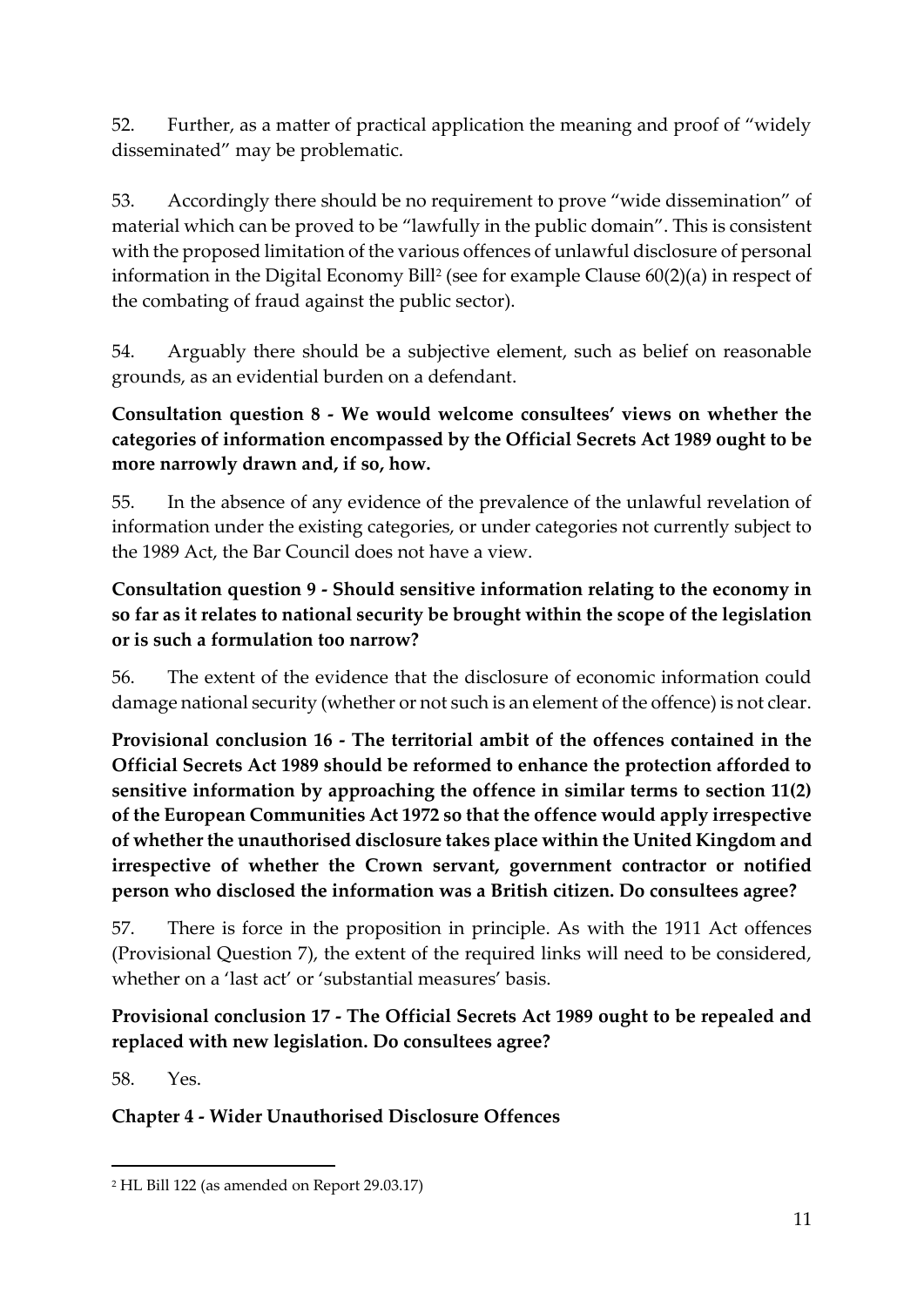### **Consultation question 10 - Do consultees agree that a full review of personal information disclosure offence is needed?**

59. The Law Commission amply makes out the case for a full review of personal information disclosure offences. There is at present a lack of uniformity, coherence or strategy to the current plethora of offences such that the legal landscape is confusing and often unrealised. This confusion is reflected in three inter-related ways: first, a lack of realisation as to the true restrictions on sharing information, and thus an unjustified fear of the liabilities that might arise; second, a consequent reluctance to share information even where the law permits such collaboration; and third, a failure to hold individuals and organisations to account where material is improperly disclosed. A full review is needed to address these problems.

## **Consultation question 11 - Do consultees have a view on whether the offence in section 55 of the Data Protection Act 1998 ought to be reviewed to assess the extent to which it provides adequate protection for personal information?**

60. A review of section 55 ought to be encompassed within the overarching review of personal information disclosure offences.

## **Consultation question 12 - Do consultees have a view on whether national security disclosure offences should form part of a future full review of miscellaneous unauthorised disclosure offences?**

61. The national security disclosure offences are very different in nature to the personal information disclosure offences: the information in question will be within the knowledge of a smaller number of individuals; such individuals will often have access to the sensitive information because of their particular training or appointment, and thus will have a realisation of its importance; the disclosure of material will therefore entail a higher level of culpability; and the consequences of unauthorised disclosure may be far greater. However, there is scope for a consistency of approach across the spectrum of disclosure offences, for example there is no obvious reason why a common approach to the proof of objective damage should not be adopted (subject to exceptions such as section 4 Official Secrets Act 1989) and common elements should have the same meaning (for example the definition of recklessness in the Uranium Enrichment Technology Regulations is out of step with the House of Lords' interpretation of statutory recklessness in *G* [2004] 1 AC 1034). The national security disclosure offences would therefore merit attention within a wider review of the personal information disclosure offences but any such review should give careful and proper attention to the special features of these offences that set them apart.

### **Chapter 5: Procedural Matters Relating To Investigation and Trial**

**Provisional conclusion 18 - We provisionally conclude that improvements could be made to the Protocol. Do consultees agree?**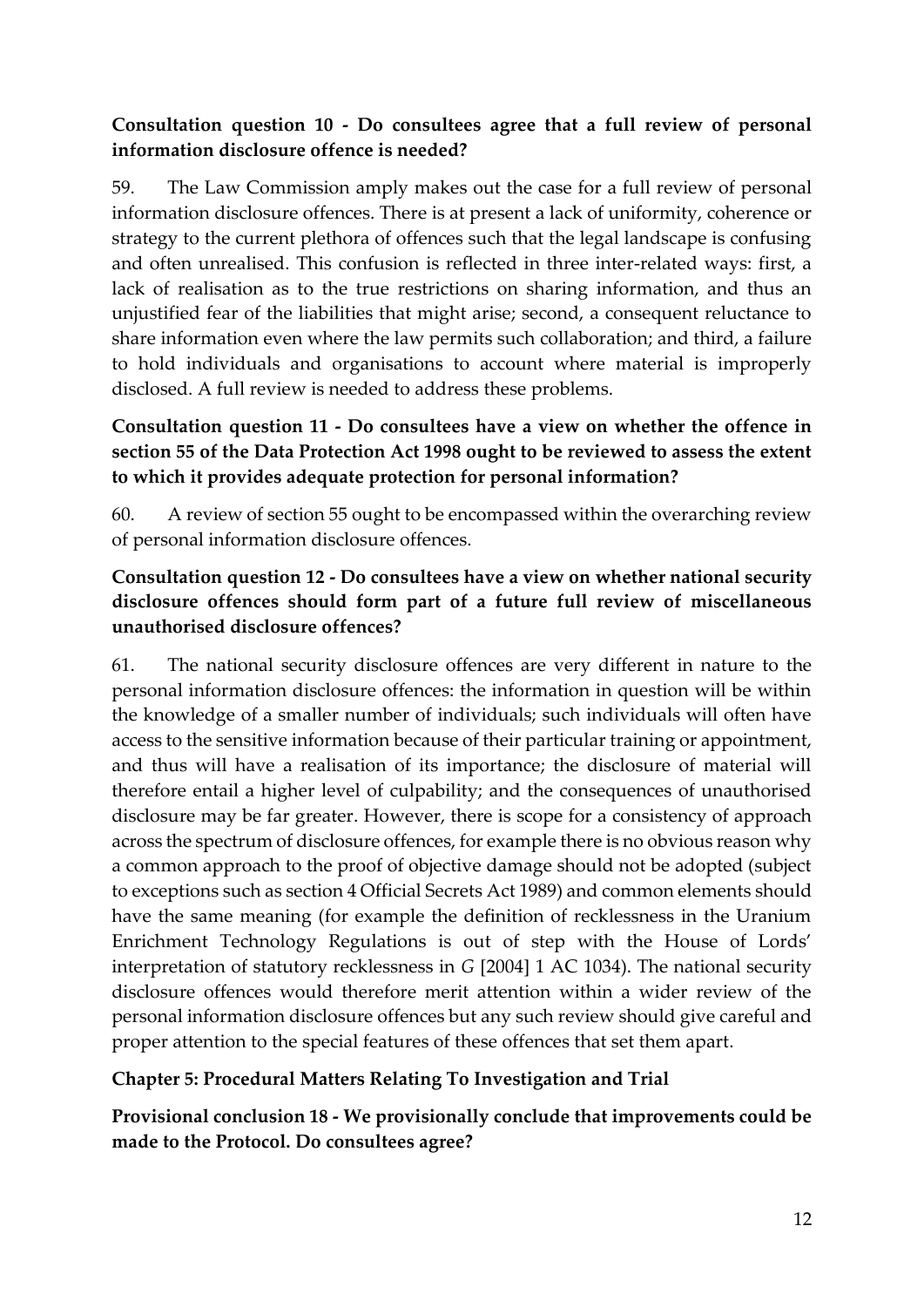62. Yes. The Protocol is the product of a specific instance where high profile arrests were made during the course of an investigation. The cause for concern was politically embarrassing "leaks" of confidential information from the Home Office. However, the Protocol outlines a process that must be followed "…before any investigation for an offence contrary to the Official Secrets Acts can be initiated…it applies to all instances of unauthorised disclosure" [emphasis added: see paragraphs 5.1 and 5.17 of the consultation document]. One of the stated aims of the Protocol was its versatility and to ensure the necessary sensitivity where a high profile public figure (such as a Member of Parliament) is the subject of an investigation. One concern is that the Protocol may not be sufficiently versatile where the investigation is not concerned so much with strategic political "leaks" as with criminal disclosure intended to compromise national security. Any "gateway process" must not lose sight of this far more serious dimension and must allow for a swift and robust response where appropriate.

## **Consultation question 13 - Do consultees have a view on whether defining the term "serious offence" and ensuring earlier legal involvement would make the Protocol more effective?**

63. The term "serious offence" should not be defined because there may be many different justifications for investigating a case in accordance with the Protocol. Examples include the incremental damage caused by a series of unauthorised disclosures (where the specific instances of unauthorised disclosure would not themselves seem so serious); the persons involved in the unauthorised disclosures, particularly where an individual has access to information by reason of special training, appointment or circumstances; the persons to whom the information is disclosed; the means by which the information is disclosed; or where the individual concerned is the holder of elected office. Rather than defining "serious offence", a sensible course would be to outline factors that should be taken into account by the decision maker when determining whether an offence is sufficiently serious. This would allow decisions to be made on a case by case basis.

## **Consultation question 14 - Do consultees have views on how the Protocol could be improved?**

64. Our experience of the operational demands which underpin the Protocol is limited. However, one suggestion is that the Protocol should be more easily adaptable and should reflect the wide range of situations to which it could be applied, for example there should be the option to involve the police and Crown Prosecution Service from the outset.

**Provisional conclusion 19 - The power conferred on the court by subsection 8(4) of the Official Secrets Act 1920 ought to be made subject to a necessity test whereby members of the public can only be excluded if necessary to ensure national safety (the term used in the 1920 Act) is not prejudiced. Do consultees agree?**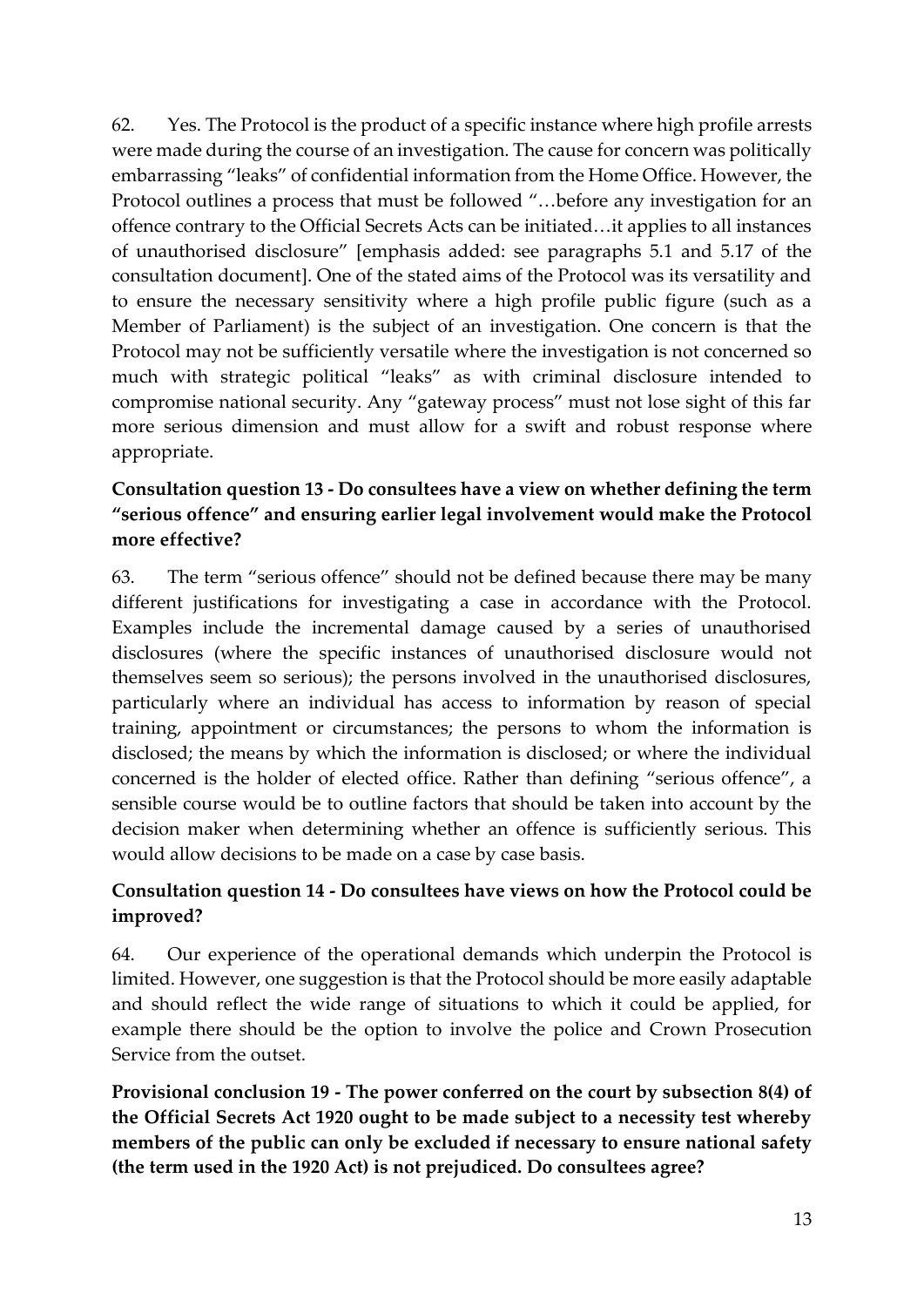65. No. In particular:

a) It is questionable whether a statutory test is necessary in light of the common law jurisprudence;

b) The common law retains the flexibility that may be missing from the proposed statutory test;

c) The proposed test seems more stringent than the common law test, which would surely be an unintended consequence and could confuse the legal landscape;

d) The proposed statutory test may be difficult to apply in the following circumstances:

> i) Prejudice to national safety may be immediate and direct or may be incremental and indirect. A stringent test such as that proposed may fail to adequately protect against incremental and indirect harm;

> ii) Where the safety of a particular community (as opposed to "the nation") would be prejudiced, whether it be a geographical, political, social or racial group;

> iii) Where the prejudice may relate to sensitive operational techniques. This may be an example of indirect and incremental harm;

> iv) Where the prejudice would be faced by a group outside of the nation, for example where the information in question would compromise the security or economic integrity of an ally.

## **Provisional conclusion 20 - The guidance on authorised jury checks ought to be amended to state that if an authorised jury check has been undertaken then this must be brought to the attention of the defence representatives. Do consultees agree?**

66. Particular care is required in this area. Paragraph 12 of the 2012 Attorney General's Guidelines: Jury Checks (Archbold 2017 Supplem. A-286) provides that information revealed in the course of an authorised check must be considered within the normal rules on disclosure. This would ensure that any material that might reasonably be considered capable of undermining the prosecution case or assisting the defence case would be provided to the defence (subject to public interest immunity considerations). Conversely, the absence of a right to challenge the decision to conduct a jury check, or the extent of the check, raises questions as to what benefit there can be in routinely sharing such information. The proposed reform would have to be carefully justified together with guidance on the use that could be made of any disclosed information.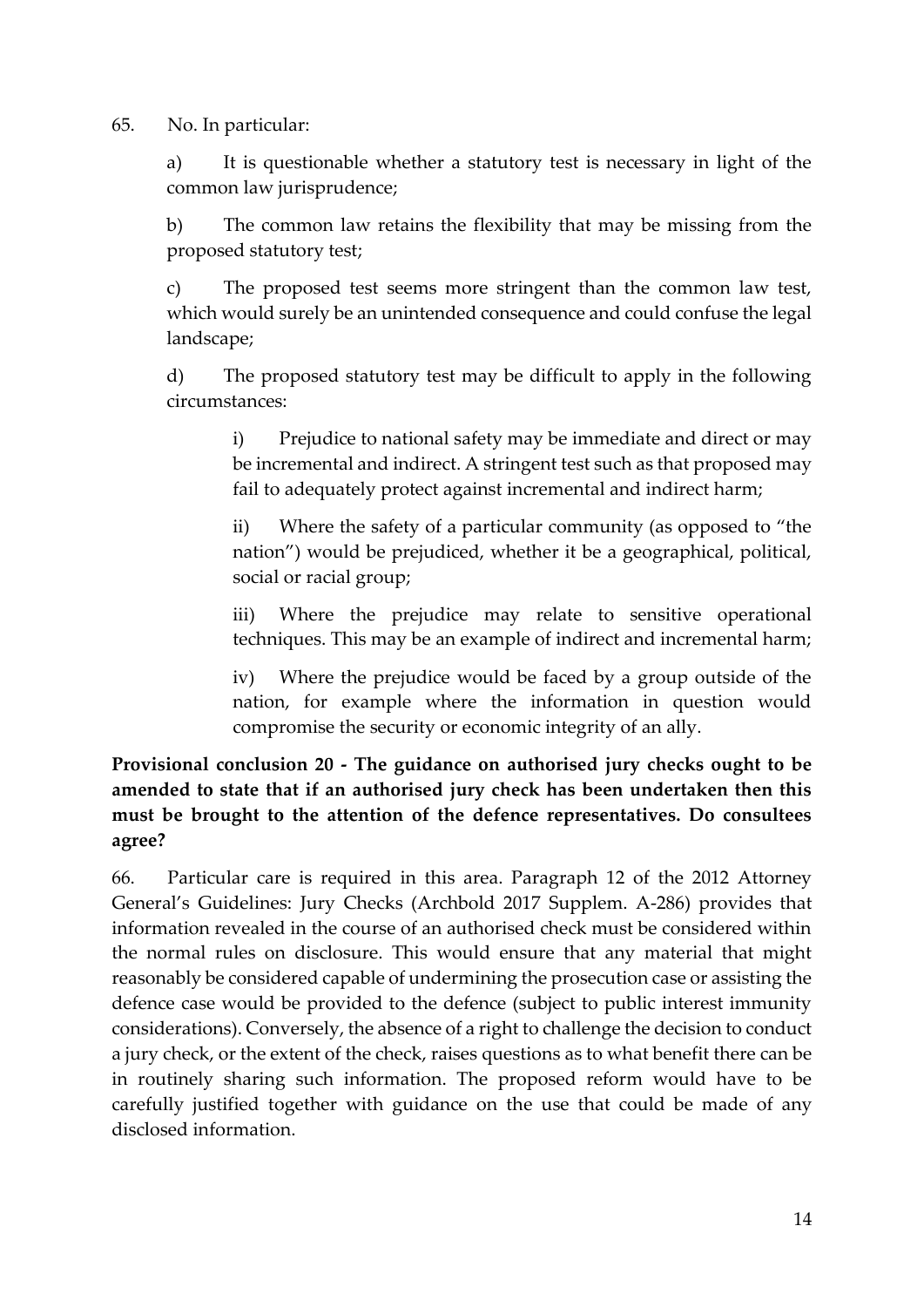67. A defendant is entitled to trial by a jury picked at random. Jury checks are a legitimate and proportionate exception in exceptional circumstances. But the exception must be made out to the satisfaction of the trial judge (who will inevitably be a High Court or Senior Circuit Judge). If the defence take objection to the jury checking – eg. because they contend that no issues of national security arise and that any restriction on random selection violates Article 6 ECHR – then the trial judge should determine that issue as if it were a PII issue under the principles set out by the House of Lords in R v H & C [2004] UKHL 3.

## **Provisional conclusion 21 - A separate review ought to be undertaken to evaluate the extent to which the current mechanisms that are relied upon strike the correct balance between the right to a fair trial and the need to safeguard sensitive material in criminal proceedings. Do consultees agree?**

68. Yes. This is an area that is likely to be encountered in the courts with increasing frequency. Clear guidance as to how to deal with such situations is required.

## **Chapter 6: Freedom of Expression**

## **Provisional conclusion 22 - Compliance with Article 10 of the European Convention on Human Rights does not mandate a statutory public interest defence. Do consultees agree?**

69. The offences contrary to the OSA 1989 are not in breach of Article 10. The potential engagement of Article 10(2) recognises that in a democratic society there is no absolute right to disclose state secrets.

70. The consultation document understandably places considerable reliance on the House of Lords' decision in *R v Shayler* [2003] 1 AC 247.

71. The central issue is proportionality. Lord Bingham at paragraph 26 identified the "acid test" as "whether in all the circumstances, the interference with the individual's Convention right prescribed by national law is greater than is required to meet the legitimate object which the state seeks to achieve". The conclusion reached (at paragraph 36) was that the statutory safeguards contained within the OSA 1989 (principally *per* Section 7 – authorised disclosures, together with the availability of judicial review) were sufficient and effective so as not to require a public interest defence to ensure the Act was ECHR compliant. Lord Hope (at paragraphs 50-51 and 70) expressed doubt whether authorisation for disclosure would have been granted in this case if Shayler had sought it. Lord Bingham expressed no more than the "hope" that the prescribed authorised disclosure under the OSA 1989 would be effective.

72. Lords Bingham (at paragraphs 25 and 36) and Hutton (at paragraphs 93-95 ) placed considerable reliance on Shayler's status as a member of the security service, signing declarations on entering and leaving the service, and his acknowledgement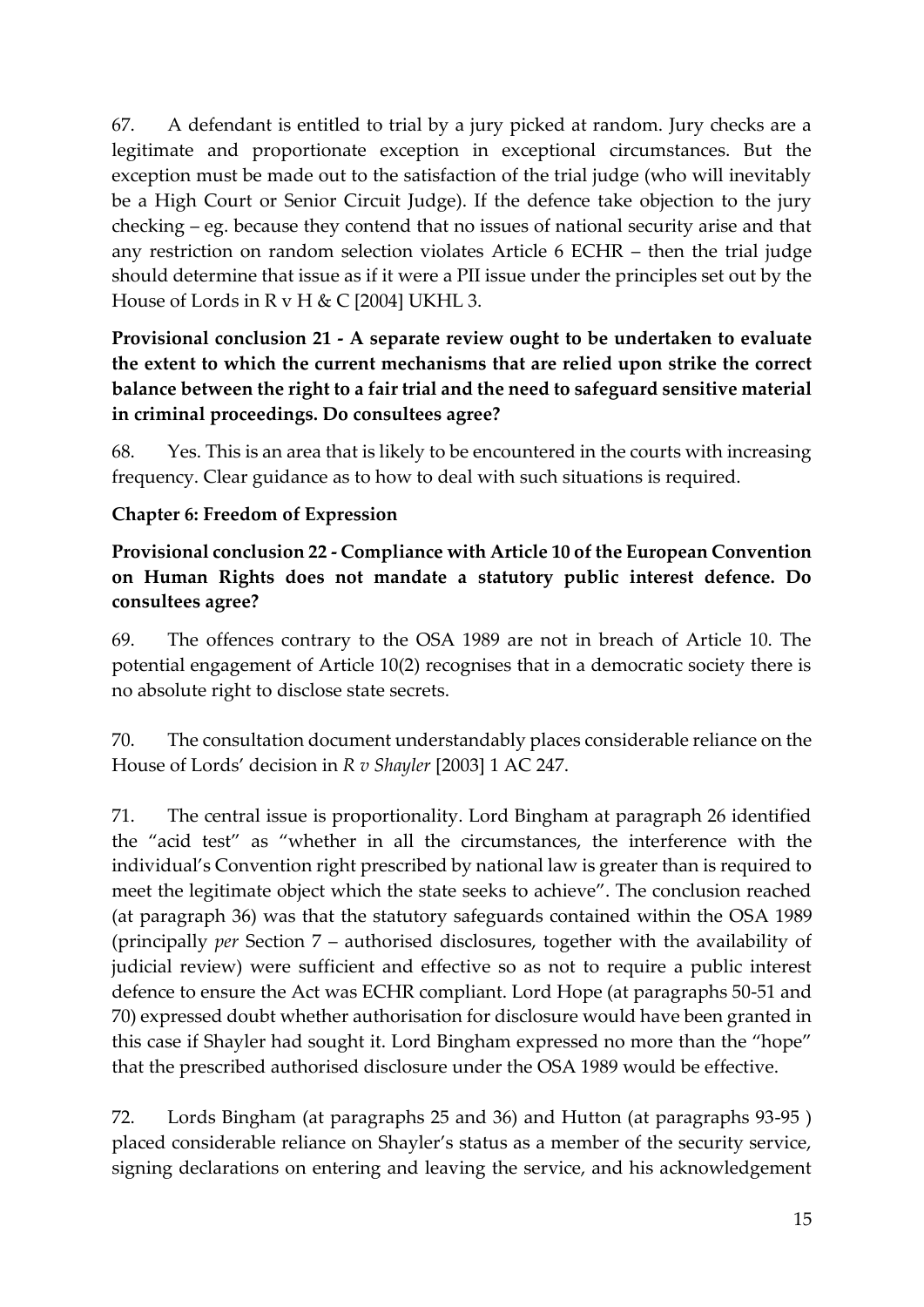thereby that his post carried "duties and responsibilities". In that regard there is a significant difference between, on the one hand, members of the security and intelligence services (i.e. Shayler) and duly notified persons (section 1(1)) and, on the other hand, current or former Crown servants or government contractors (sections 2- 4; sections 2 and 3 are in similar terms to section 4 as far as is relevant here), whose contractual duties in this regard may be less onerous.<sup>3</sup> Shayler, it appears, qualified under both categories of employment. The House of Lords therefore did not directly address the position of a Crown servant or government contractor *simpliciter* or journalists or others who come into possession of secrets in breach of Section 5.

73. It is also of note (Lord Hope at paragraphs 41 and 45) that the OSA 1989 was not drafted so as to be compliant with Article 10(2). The Act predated the Human Rights Act 1998 albeit that the United Kingdom ratified the ECHR in 1951.

74. Lord Hope (at paragraph 61) emphasised that: "A close and penetrating examination of the factual justification for the restriction is needed if the fundamental rights enshrined in the Convention are to remain practical and effective for everyone who wishes to exercise them".<sup>4</sup> His Lordship also acknowledged the wide margin of appreciation which is afforded the state in assessing what is necessary in order to meet the legitimate aim of advancing national security (paragraphs 68 and 80).

75. The Grand Chamber in *Guja v Moldova* 2011 EHRR 16 at paragraph 74-78 identified the factors relevant to assessing the proportionality of the restriction on a civil servant's Article 10(1) rights. It is of note that they are predominantly fact specific – the public interest in the disclosed information, its authenticity, the damage caused by the disclosure and the motive of the employee – and did not feature prominently in the speeches in *Shayler*. Indeed they may well be some of the issues which a jury would be asked to consider in the context of a public interest defence.

76. It is suggested that the decision on the merits (as opposed to the identification of the applicable principles) of the Grand Chamber in *Guja v Moldova* 2011 EHRR 16 is of limited assistance. The applicant himself (a public prosecutor) was not subject to criminal prosecution. He disclosed the commission of a serious criminal offence (corruption in the office of the public prosecutor) and there was virtually no damage which was suffered as a result of the disclosure. The case is not necessarily analogous to factual scenarios which will inform the compatibility of the modified official data offences. As the consultation document (paragraph 6.63) observes it is not entirely clear whether the lack of any procedure for internal reporting itself rendered the

1

<sup>&</sup>lt;sup>3</sup> The "strong" duties on a state prosecutor (not it seems a member of the security services) were relevant to the decision in Guja v Moldava 2011 53 EHRR 16 at paragraphs 70-71

<sup>4</sup> See also *Guja v Moldova* 2011 53 EHHR 16 at paragraph 69(i): "... the need for any restrictions must be established convincingly."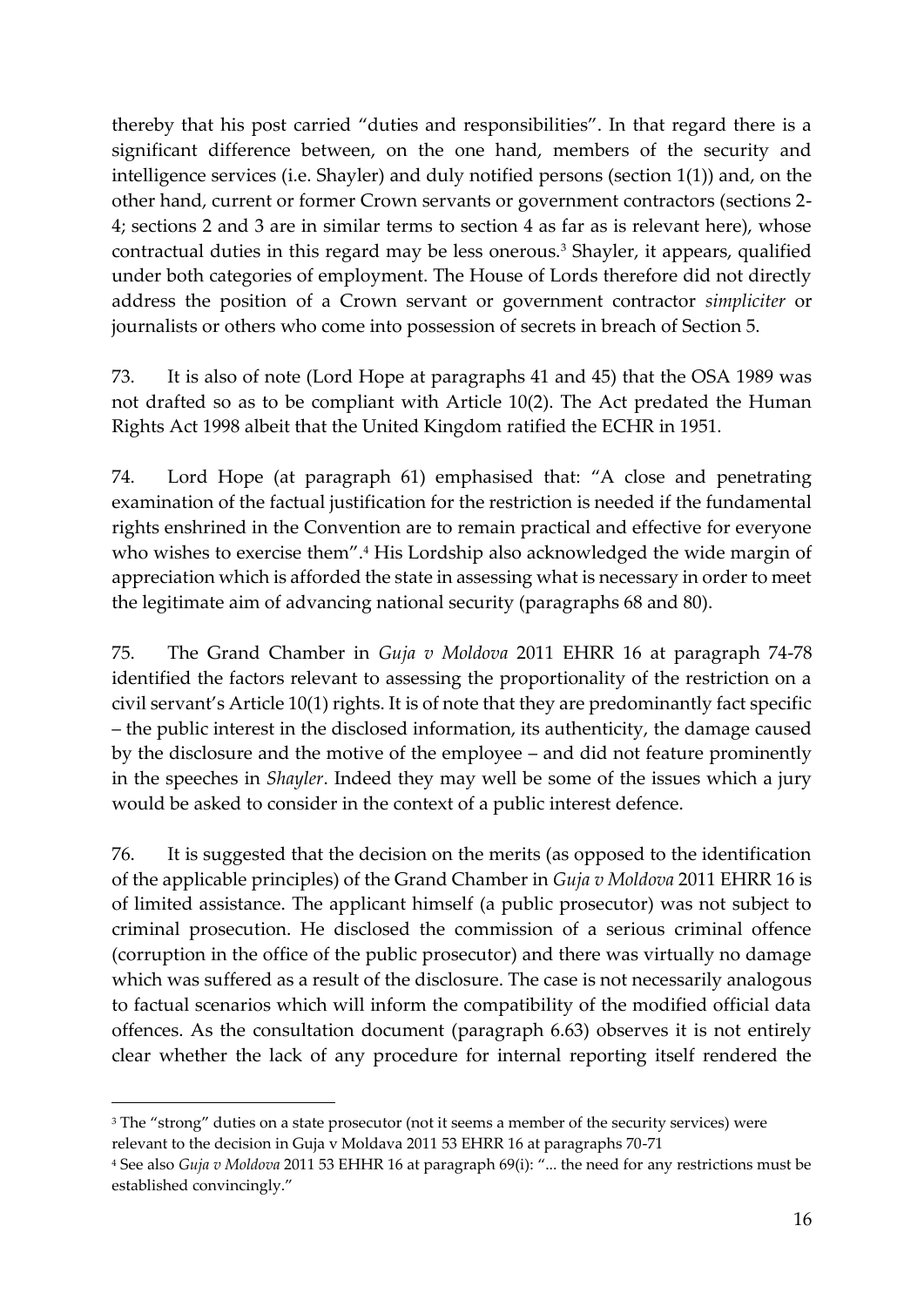restriction on disclosure incompatible with Article 10(2). However it does appear that the opinion of the Grand Chamber was that the unavailability of "effective means of remedying the wrongdoing which he intended to uncover" was indeed a condition precedent to the need to consider the five factors relevant to the particular disclosure made. There can be no other sensible reading of the words "last resort". Provided that an effective alternative scheme (which itself could be challenged by judicial review as per the authorisation scheme) were to be in existence, there would be no need to examine the particular disclosure made. It could be argued that the particular disclosure would need to be considered when evaluating whether in a given case the prescribed alternative was effective – as was done in *Bucur v. Romania*. One issue to consider is in what forum - and how – the effectiveness of the alternative procedure is to be determined in any given case, necessarily after the disclosure had been made.] Whether as a preliminary point in the Crown Court or as a reviewable certification by the Attorney-General before proceedings can be commenced.

77. It cannot be said that compliance with Article 10 *mandates* a public interest defence in the terms of Provisional Conclusion 22. The success of a challenge may turn on the factual circumstances underpinning the alleged offence and the effectiveness of the reporting procedure (such as to the Investigatory Powers Commissioner) enacted in place of Section 7 OSA 1989.

#### **Chapter 7: Public Interest Defence**

#### **Overview**

78. At its heart the debate about the need for a public interest defence and the efficacy of any alternative referral procedure is one of policy, as recognised at paragraph 7.1: whether in a democratic society the state should prevent and/or punish by criminal (as opposed to civil) sanction the disclosure of information in circumstances where there is a genuine public interest in its wider dissemination in order to hold the state to account for illegality, misconduct or malpractice. The Bar Council does not express a view as to the ultimate issue as to whether as a matter of policy the defence ought to be included in some or all of the remodelled offences.

### **Provisional conclusion 23 - The problems associated with the introduction of a statutory public interest defence outweigh the benefits. Do consultees agree?**

79. It is submitted that some of the factors cited against the public interest defence have been overstated.

80. The concern that the citizens would "have no way of knowing" whether a prospective jury would accept an objective or subjective public interest defence (paragraphs 7.32, 7.35, 7.37 and 7.52) is inherent in the adversarial jury system where every case is fact specific and the finders of fact are randomly selected citizens whose backgrounds and opinions are unknown. Every person has to regulate their behaviour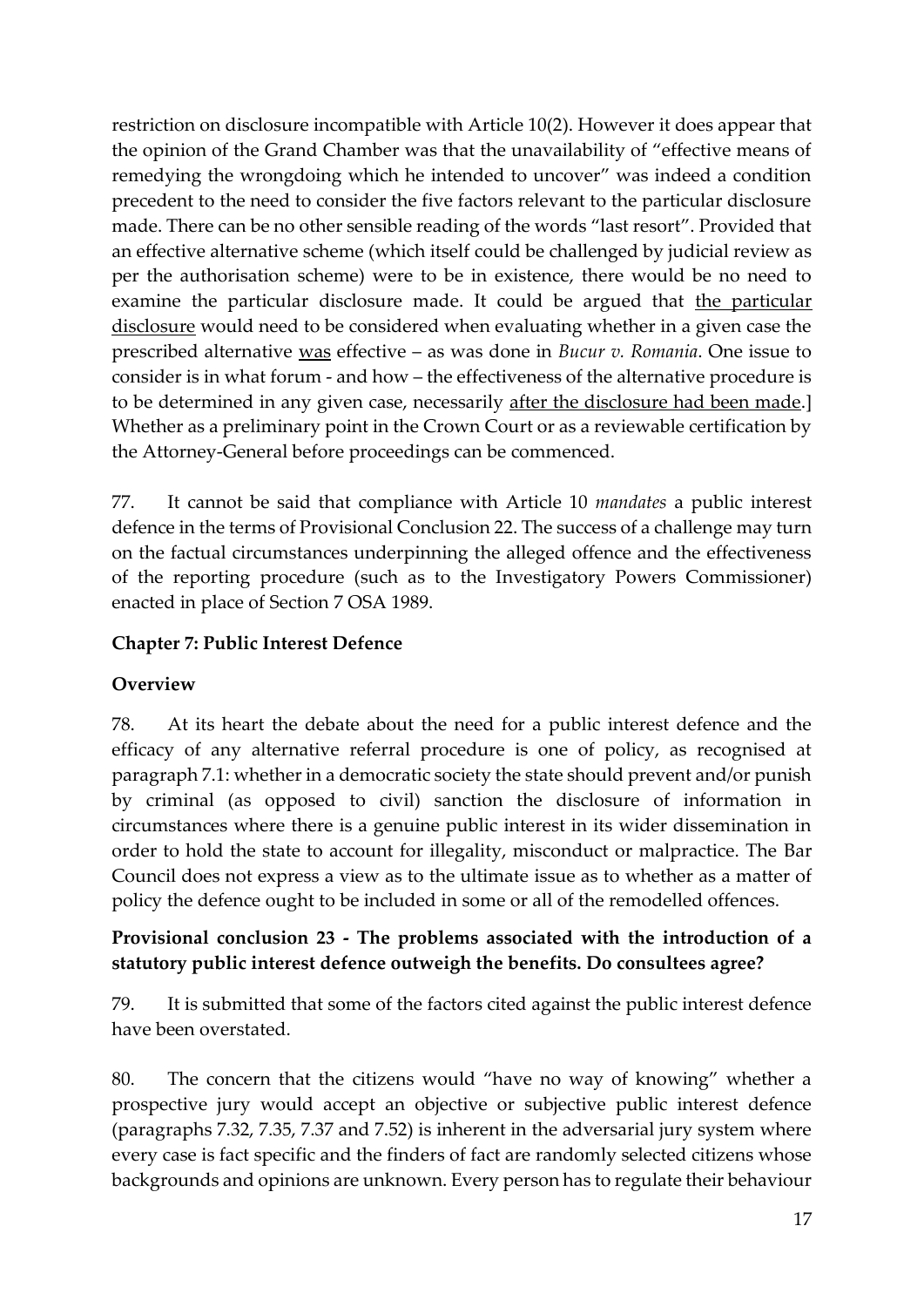in accordance with the law which, if it is to be enforced, must be sufficiently certain (see below). No defendant can know in advance how a potential juror will retrospectively assess his conduct or determine other objective facts about which the defendant has no control.

81. It is submitted that it is wrong to state that it would be "impossible" for a jury to reach a just conclusion when evaluating a public interest defence (paragraph 7.52). No empirical studies or academic opinion is cited to support the proposition. The issue of whether a disclosure is made in the public interest would be determined on an assessment of the relevant evidence which would be called and challenged. It should not be elevated into a special category of evidence. It is the experience of criminal practitioners that jurors routinely grapple with technical and complicated concepts relating to financial, medical and scientific evidence in circumstances where experts disagree. Parliament could prescribe categories of behaviour or circumstances, of which disclosure would be in the public interest; see for example Section 43(B)(1) Employments Rights Act 1996 at paragraph 7.19 and below. Although the statutory whistle blowing provisions do not apply to members of the security and intelligence services and military personnel (paragraph 7.22), they do otherwise apply to those in the employment of the Crown, who are and will continue to be subject to the OSAs and any replacement statutory regime.<sup>5</sup>

82. Parliament has relatively recently enacted a public interest defence (albeit not yet in force) to Section 55 of the Data Protection Act 1998 (paragraph 7.13).<sup>6</sup> It is not known whether during the passage of the amending legislation any similar argument was raised as to the "impossibility" of a jury grappling with the concept.

83. However it may be of more than historical interest that in libel trials conducted before a judge and jury, where the defendant pleaded the common law defence of "honest (or fair) comment on a matter of public interest"<sup>7</sup> , it was for the jury to determine whether the words used amounted to honest comment and for judge to decide the public interest test. <sup>8</sup> The rationale for that division of responsibility is not immediately apparent. Section 4 of the Defamation Act 2013 provides that it is a defence for the defendant to prove that the relevant statement complained of was "... on a matter of public interest" and that "the defendant reasonably believed that

 $\overline{a}$ 

<sup>5</sup> Section 191 Employment Rights Act 1996

<sup>6</sup> Whilst the Data Protection Directive 95/46/EC did not require the enactment of a criminal offence for the unauthorised disclosure of data (paragraph 7.10) it did provide that one of the grounds on which disclosure (or processing) can be lawful is that it is "necessary for the performance of a task carried out in the public interest" (Recital 30 and Article 7(e))

<sup>7</sup> The common law defence was abolished and replaced by section 3 of the Defamation Act 2013 – the new defence of honest opinion does not contain a public interest element.

<sup>8</sup> Gatley on Libel and Slander 12ed 13-32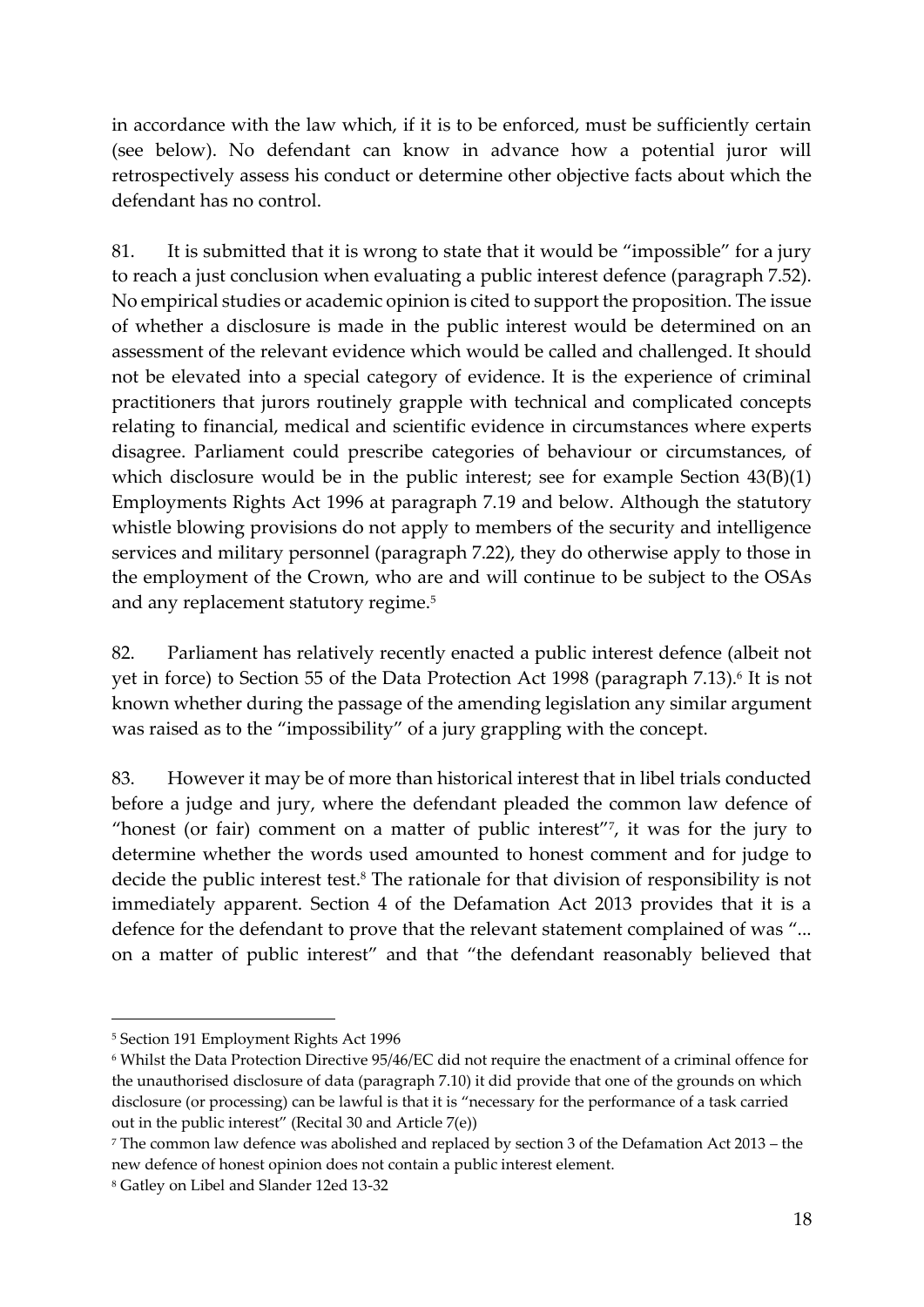publishing the statement complained of was in the public interest".<sup>9</sup> It is therefore both an objective and subjective test, but is not further defined. Most libel trials are now tried by a judge alone; the 2013 Act, in respect of those cases tried by a jury, is silent on the scope of the issues to be determined by the jury. The trial of Reynolds v Times Newspapers Ltd [2001] 2 AC 127, which effectively established at common law what became the Section 4 defence, was tried by a jury. It was for the jury to determine any dispute of fact and for the judge then to determine whether on those facts as a matter of law the publication was subject to qualified privilege (which was the origin of the public interest defence).<sup>10</sup>

84. Whilst the need for confidentiality on the part of members of the security and intelligence agencies is undoubtedly an important factor in considering the merits of a public interest defence, the authority of A-G v Blake [2001] 1 AC 268 needs to be considered in its context (paragraph 7.42). The citation from Lord Nicholls' speech is in reference to the confidentiality undertaking which Blake signed on commencing employment with the SIS which he then breached by egregious disclosures. The 1989 OSA does not impose an "absolute" prohibition on disclosure in respect of other Crown employees or contractors, against whom the element of 'damage' (currently) has to be proven. Also it may not be the case that every contractor signs such an undertaking; certainly journalists who would be liable under Section 5, do not.

85. It is not accepted that a public interest defence will inevitably offend against the certainty rule (paragraph 7.50 et seq). The requirement, in respect of the ingredients of an offence, is "for sufficient rather than absolute certainty ... no-one should be punished under a law unless it is sufficiently clear and certain to enable him to know what conduct is forbidden before he does it". <sup>11</sup> Different considerations may apply between ingredients of an offence and a statutory defence and again depending on whether the defence imposes an evidential or legal burden on the defendant. The defence could be subject to further statutory definition, for example setting out relevant categories as per the whistle blowing provisions (see paragraph 7.19).

86. The risk of conflation between a public interest defence and the public interest test in the Code for Crown Prosecutors is limited. The tests are different and it is not clear whom it is suggested is likely to be confused by them. The decision of the Crown to institute criminal proceedings is not a matter which can be litigated before a jury. The limited circumstances in which a challenge can be raised are via an application for judicial review or during an application to the trial judge to stay the proceedings on the grounds of an abuse of the process of the court. <sup>12</sup> The prosecutor is required

1

<sup>10</sup> Gatley on Libel and Slander 12ed 34-19

<sup>11</sup> *R v Rimmington; R v Goldstein* [2006] 1 AC 459 at paragraph 33

<sup>12</sup> A v R [2012] EWCA Crim 434 at paragraphs 80-84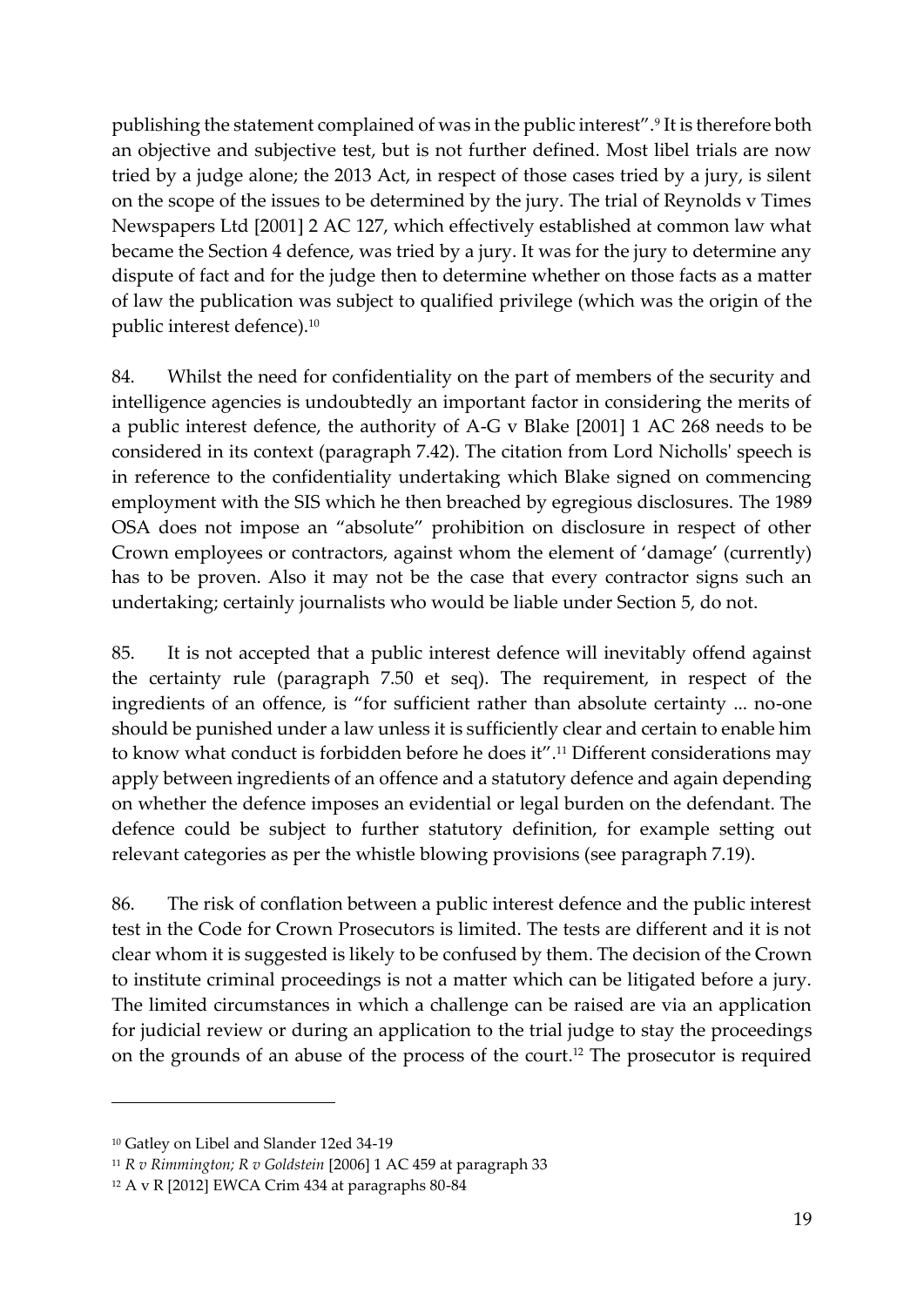under the Code to have regard to seven specified questions, most of which are far removed from the circumstances in which a relevant disclosure of information may be justified.<sup>13</sup> The prosecutor, prior to considering the public interest test, will already have concluded that there is a realistic prospect of conviction at the evidential stage of the decision whether to prosecute. <sup>14</sup> That stage will have included an assessment of the strength of the merits of a public interest defence.

87. The 'floodgates' argument (paragraph 7.63) can be overstated. In respect of the defence pursuant to Section 55 of the Data Protection Act 1998, stakeholders have confirmed that the defence is pleaded very rarely (paragraph 7.12). Whilst there is often likely to be some causal link between disclosure and the existence of a public interest defence that will not always be the case, for example where financial reward is the motivation for the disclosure.

88. The limited empirical evidence from Canada and Denmark – jurisdictions which have enacted a public interest defences in official secret cases – suggest that it will only be rarely, if at all, where the need will arise for reliance on the defence.

89. There is understandable concern over a purely subjective public interest defence, which may allow the misguided whistleblower to reveal information which is not in the public interest (paragraphs 7.43 - 7.49). That concern could be allayed to some extent by enacting a defence that incorporates both a subjective and an objective element, such as "D believed on reasonable grounds that the disclosure was in the public interest". A similar formulation is to be found in Section 78 of the Criminal Justice and Immigration Act 2008 in respect of the offence in Section 55 of the Data Protection Act 1998 (see paragraph 7.9 and 7.13). It is not known whether the relevant stakeholders have provided the Law Commission with an explanation as to why this provision is not yet in force. See also Provisional Conclusion 26 below.

# **Provisional conclusion 24 – The legal safeguards that currently exist are sufficient to protect journalistic activity without the need for a statutory public interest defence. Do consultees agree?**

90. It is understood that this conclusion addresses Section 5 OSA 1989. The issue of whether journalists, as procurers of information, should be afforded special protection by a public interest defence which is not available to those who disclose the information, is essentially a question of policy.

91. A public interest test could be subject to exemptions to meet the concerns expressed by Lord Justice Leveson (paragraph 7.70), namely that it is not in the public interest that disclosure is made as a result of the commission of prescribed criminal

1

<sup>13</sup> Code for Crown Prosecutors 7ed January 2013 paragraph 4.12(a)-(g)

<sup>14</sup> Code for Crown Prosecutors 7ed January 2013 paragraphs 4.4-4.6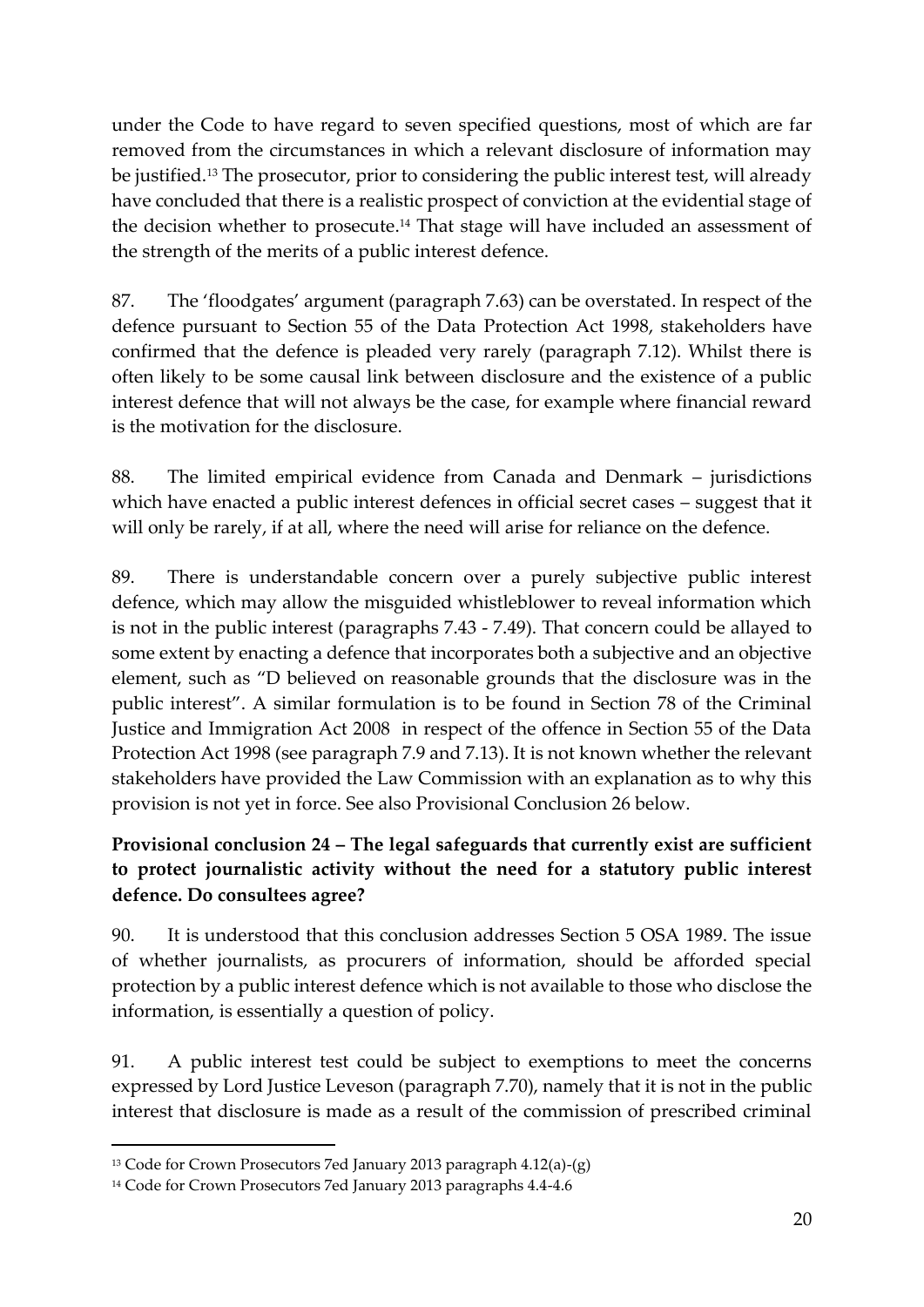behaviour such as bribery or blackmail. In this context issues surrounding the obtaining of information by simple theft may not be easy to resolve.

92. Parliament has already addressed the issue of journalists in the context of a public interest defence in Clause 44(2)(i) of the Digital Economy Bill<sup>15</sup> relating to the disclosure of personal information in respect of public services and utilities, in cases:

> "consisting of the publication of information for the purposes of journalism, where the publication of the information is in the public interest."

93. "Public interest" is not defined (but see PC26 below). In addition, in order to qualify for any public interest protection, journalists would have to show that they had conducted, to the best of their ability, due diligence to ensure that they had satisfied themselves that the whistleblower had, as far as reasonably possible, tried their best to comply with all of the statutory requirements before publication. There is no definition of "journalism" or "journalist" in the Bill, which in the context of data disclosure may prove problematic.

94. If no statutory public interest defence for journalists is created, then it is likely that Article 10 will be invoked on a case by case basis which creates the very same uncertainty that the Law Commission predicts from a statutory defence.

## **Consultation Question 15- We welcome views from consultees on the effectiveness of the Civil Service Commission as a mechanism for receiving unauthorised disclosures.**

95. The Bar Council is not in a position to comment on the effectiveness of the Civil Service Code and Commission. However there appears to be force in the expressed concerns over the fact that there is no appeal mechanism from the Commission's decisions, that its procedures are seldom invoked and that there is no legal obligation on the state to follow its recommendations.

**Provisional conclusion 25 - A member of the security and intelligence agencies ought to be able to bring a concern that relates to their employment to the attention of the Investigatory Powers Commissioner, who would be able to investigate the matter and report their findings to the Prime Minister. Do consultees agree?**

96. It is not clear whether the individual is required to escalate his or her concerns through the three tiers or whether it is proposed that an approach can be made directly to the Investigatory Powers Commissioner. There is a risk that the three-tier procedure will be or will appear to be cumbersome and over-bureaucratic. Any system that

 $\overline{a}$ 

<sup>15</sup> HL Bill 122 (as amended on Report 29.03.17)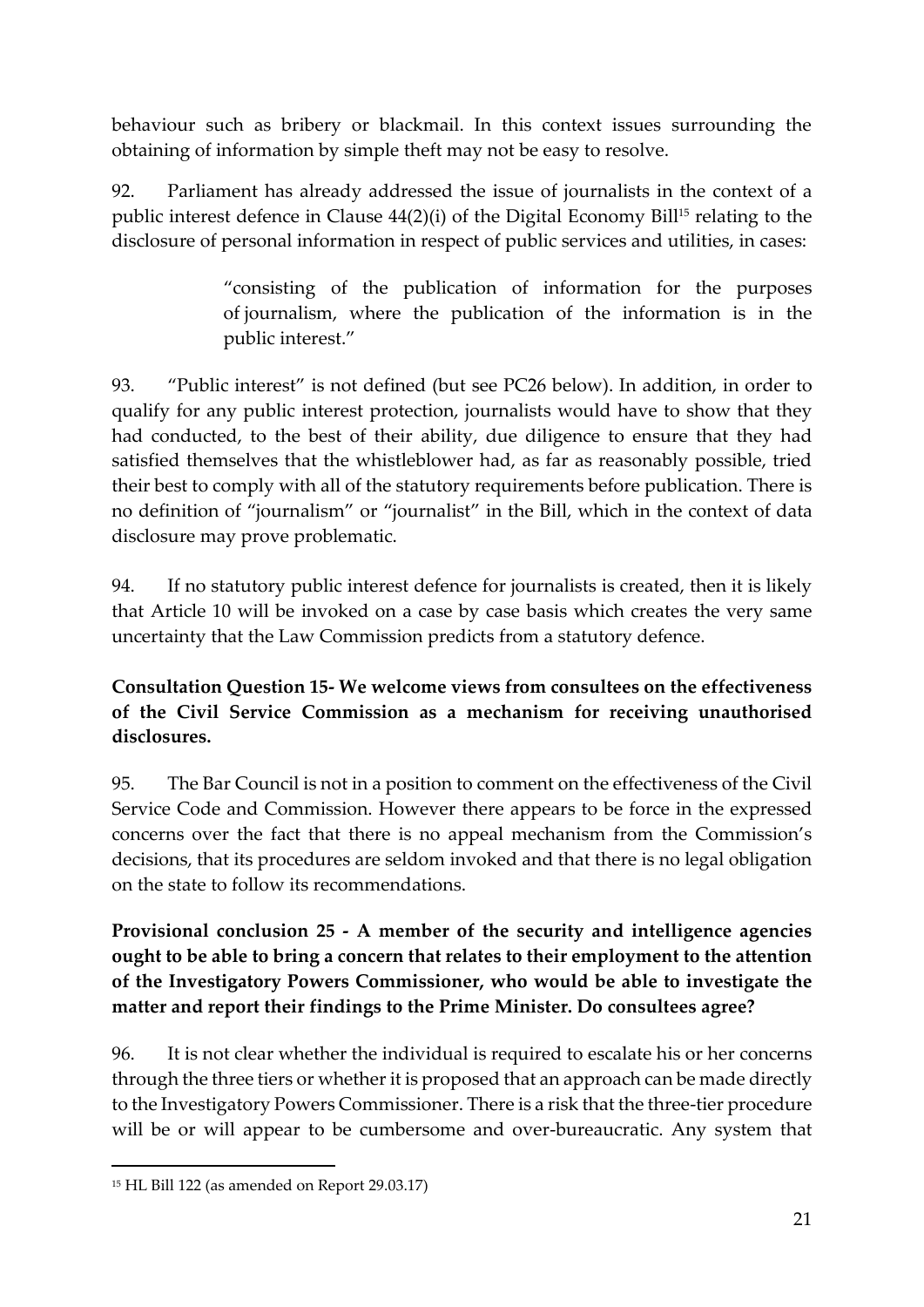inevitably involves considerable delay may be vulnerable to challenge on the basis that it is not an effective method for ensuring compliance with the proportionality requirements of Article 10.

97. If the "last resort" test provides inadequate protection of the public interest in disclosure of abhorrent official conduct there should be some means of determining that issue in advance of disclosure, rather than requiring the individual to choose between the risk of prosecution or suppressing information about potentially very damaging conduct (such as grave breaches of international humanitarian law, war crimes or systematic crimes against children). A fast-track application to a Commissioner would provide an effective and proportionate route in the few cases where this is likely to arise. Perhaps such a process could be available for journalists (especially editors) when there are reasonable grounds to believe that the information has been obtained directly or indirectly from a person under a strict liability duty of confidentiality.

98. In order for there to be confidence in the role of the Investigatory Powers Commissioner in this context, we take the view that the role should include a power to authorise disclosure of the protected material (or a gist thereof), and to issue a certificate to the effect that any disclosure outside such authorisation has been deemed by him/her capable of harming the public interest/national security. Such an exercise could take the form of a review of any refusal to authorise disclosure under e.g. the provisions which will replace Section 7(1) of the OSA 1989. This would necessarily be an adversarial process which would be likely to benefit from the assistance of special advocates to the extent that the responding authority (i.e. whoever has previously refused authorisation to disclose) seeks to rely upon material to demonstrate a risk to national security that is outwith the knowledge of the whistleblower – similar to the role of the judicial commissioners in relation to the Investigatory Powers Act 2016. One benefit of this would be to enable clarity prior to the point of publication as to the assessed risk of harm – the whistleblower would be aware that the disclosure has either been deemed capable or incapable of harming the public interest, and the certificate could be used as evidence of either the presence or absence of "reasonable grounds to believe" that such a risk existed. This would also inform any editorial decision as to publication.

### **Provisional conclusion 26 - The Canadian model brings no additional benefits beyond those that would follow from their being a statutory commissioner who could receive and investigate complaints from those working in the security and intelligence agencies. Do consultees agree?**

99. A public interest defence would only be available if the Investigatory Powers Commissioner fails properly to address a concern (see paragraph 128).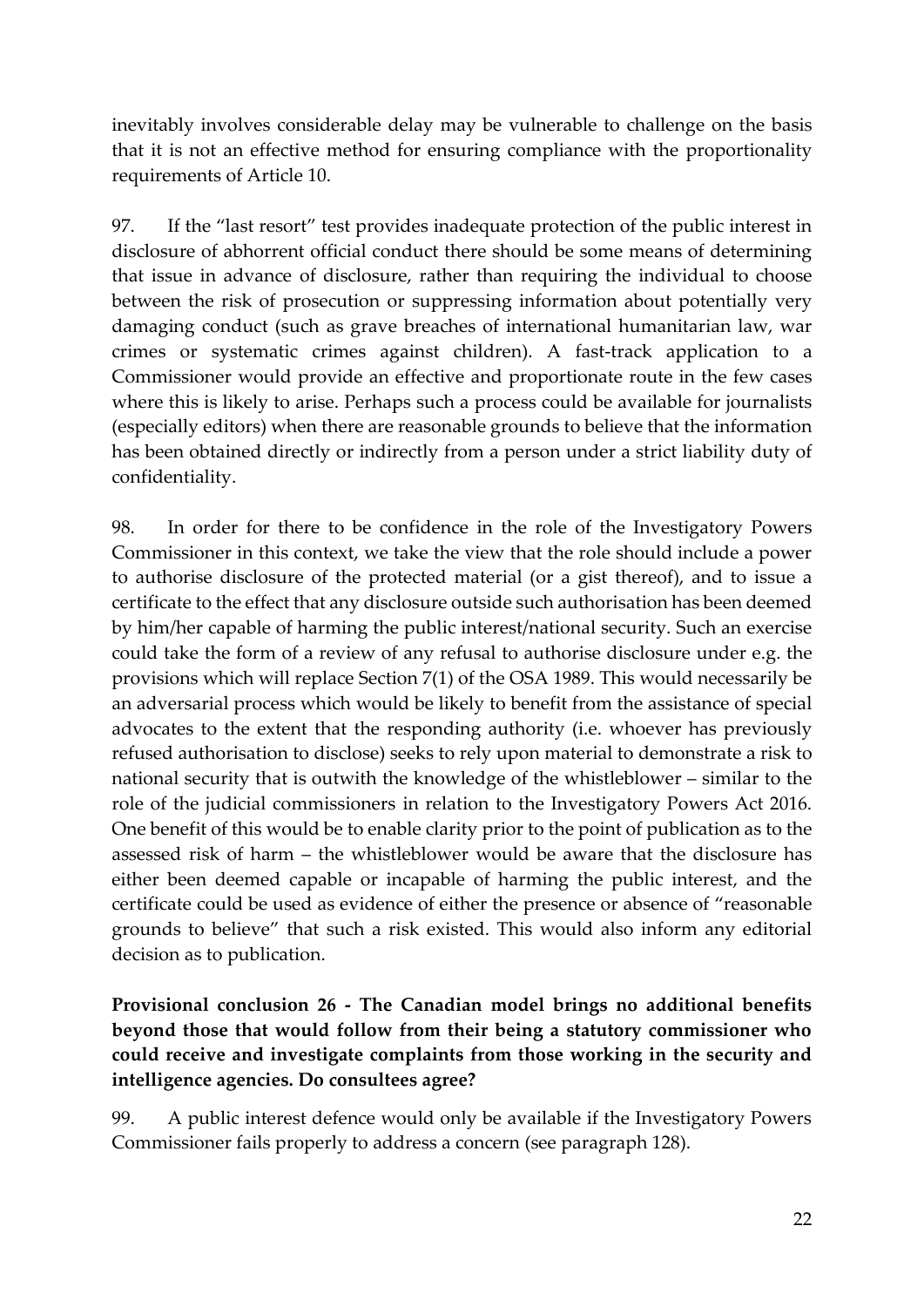100. The potential for anonymous disclosures exists whatever regime operates.

101. As to paragraph 7.129(2), most if not all potential whistleblowers will be reluctant to publish or disclose any material. It is reasonable to assume that the safeguard of referral to the Commissioner should satisfy most if not every potential disclosure. However, if a jury were to reject a public interest defence with an objective element, this would serve as a warning to others fully to consider the whether any disclosure of sensitive information was in the public interest. It could also be argued that the effect of a successful public interest defence advanced at trial would enhance the rule of the law in this country and public confidence in both the whistle blowing regime and the jury system.

102. One benefit of the Canadian model is that it promotes confidence in the public as to the disclosure procedure. Whatever the powers of the internal or independent referral bodies, the perception could remain that without the defence the state is not sufficiently open to scrutiny. In a democratic society there may be a need for what Lord Hope described as "injection of a breath of fresh air", which may only be provided by a statutory defence.<sup>16</sup>

103. Consideration should be given as to whether or not further prescriptive criteria could be applied to a public interest defence, which would have the advantage of giving clarity to the law. For example, the Digital Economy Bill<sup>17</sup> at Clause  $44(2)(k)$ lists the following factors which (albeit not expressly stated as such) could constitute the public interest:

- (i) preventing serious physical harm to a person,
- (ii) preventing loss of human life,
- (iii) safeguarding vulnerable adults or children,
- (iv) responding to an emergency, or
- (v) protecting national security.

104. Alternatively the Public Interest Disclosure Act 1998 at section 43B defines a "qualifying disclosure" as any disclosure of information which, in the reasonable belief of the worker making the disclosure, is made in the public interest and tends to show one or more of the following-

(a) that a criminal offence has been committed, is being committed or is likely to be committed,

 $\overline{a}$ 

<sup>16</sup> R v Shayler [2003] 1 AC 247 at paragraph 70

<sup>17</sup> HL Bill 122 (as amended on Report 29.03.17)